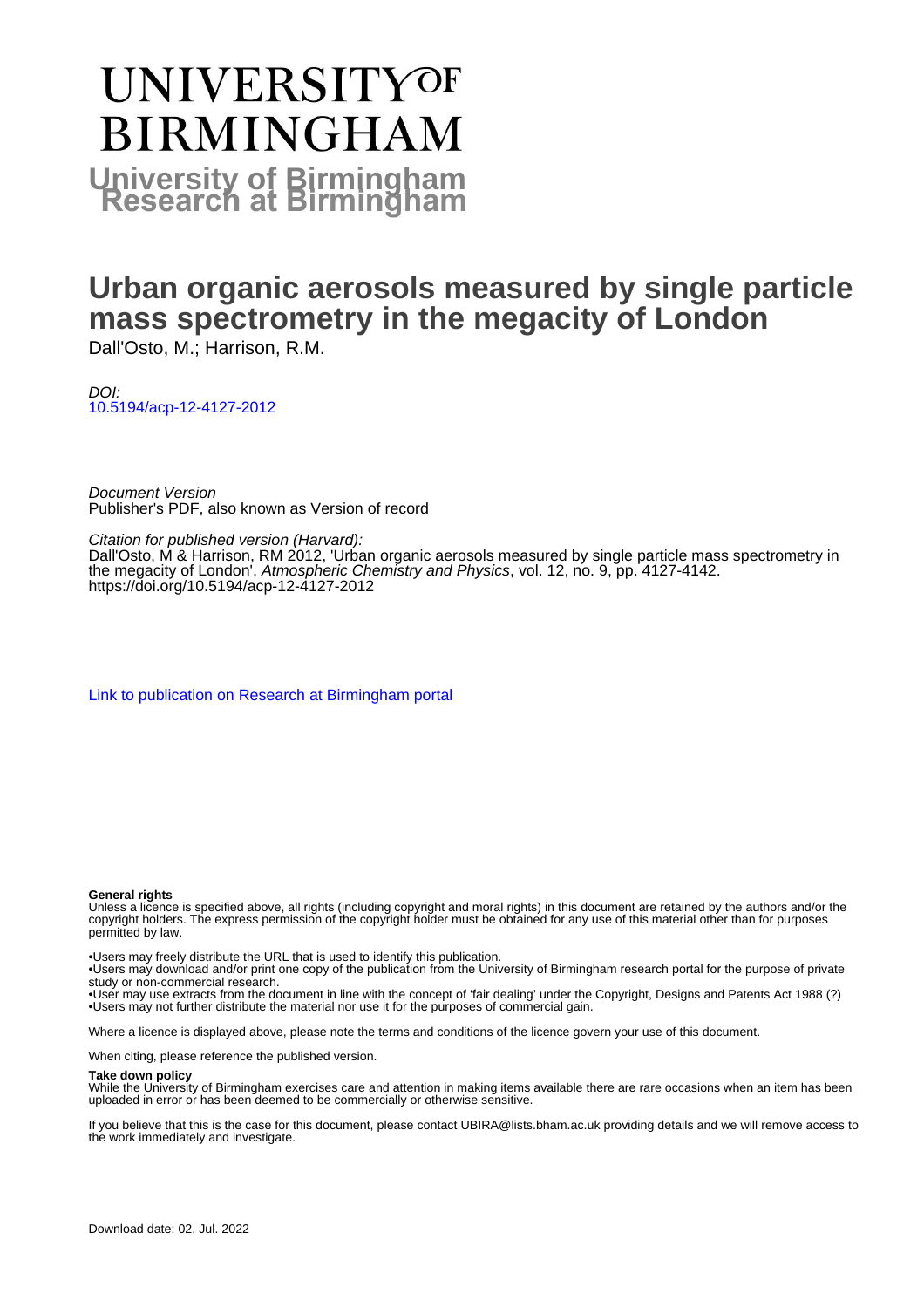<span id="page-1-0"></span>Atmos. Chem. Phys., 12, 4127–4142, 2012 www.atmos-chem-phys.net/12/4127/2012/ doi:10.5194/acp-12-4127-2012 © Author(s) 2012. CC Attribution 3.0 License.





# **Urban organic aerosols measured by single particle mass spectrometry in the megacity of London**

# **M. Dall'Osto**1,\* **and R. M. Harrison**1,\*\*

<sup>1</sup>National Centre for Atmospheric Science, Division of Environmental Health & Risk Management, School of Geography, Earth & Environmental Sciences, University of Birmingham Edgbaston, Birmingham B15 2TT, UK

\*also at: Institute of Environmental Assessment and Water Research (IDÆA), Consejo Superior de Investigaciones Científicas (CSIC), C/LLuis Solé i Sabarís S/N, 08028 Barcelona, Spain

\*also at: Department of Environmental Sciences/Center of Excellence in Environmental Studies, King Abdulaziz University, Jeddah, 21589, Saudi Arabia

*Correspondence to:* R. M. Harrison (r.m.harrison@bham.ac.uk)

Received: 6 January 2011 – Published in Atmos. Chem. Phys. Discuss.: 10 February 2011 Revised: 21 November 2011 – Accepted: 11 April 2012 – Published: 10 May 2012

**Abstract.** During the month of October 2006, as part of the REPARTEE-I experiment (Regent's Park and Tower Environmental Experiment) an Aerosol Time-Of-Flight Mass Spectrometer (ATOFMS) was deployed at an urban background location in the city of London, UK. Fifteen particle types were classified, some of which were already discussed (Dall'Osto et al., 2009a,b; Harrison et al., 2012). In this manuscript the origins and properties of four unreported particle types postulated to be due to locally generated aerosols, independent of the air mass type advected into London, are examined. One particle type, originating from lubricating oil (referred to as Ca-EC), was associated with morning rush hour traffic emissions. A second particle type, composed of both inorganic and organic species (called Na-EC-OC), was found enhanced in particle number concentration during evening time periods, and is likely to originate from a source operating at this time of day, or more probably from condensation of semi-volatile species. A third class, internally mixed with organic carbon and sulphate (called OC), was found to spike both in the morning and evenings although it could not unambiguously associated with a specific source or atmospheric process. The fourth class (Secondary Organic Aerosols – Polycyclic Aromatic Hydrocarbon; SOA-PAH) exhibited maximum frequency during the warmest part of the day, and a number of factors point towards secondary aerosol production from traffic-related volatile aromatic compounds. Single particle mass spectra of this particle type showed an oxidized polycyclic aromatic compound signature. A comparison of ATOFMS particle class data is then made with factors obtained by Positive Matrix Factorization and PAH signatures obtained from Aerosol Mass Spectrometer (AMS) data (Allan et al., 2010). Both the Ca-EC and OC particle types correlate with primary Hydrocarbon-like Organic Aerosol (HOA,  $R^2 = 0.65$  and 0.50 respectively), and Na-EC-OC correlates weakly with the AMS secondary Oxygenated Organic Aerosol (OOA),  $(R^2 = 0.35)$ . Cluster SOA-PAH was found not to correlate with any AMS signal. A detailed analysis was conducted to identify ATOFMS particle type(s) representative of the AMS cooking aerosol factor (COA), but no convincing associations were found. The combined ATOFMS and AMS results of this REPARTEE study do not always provide an entirely coherent interpretation.

# **1 Introduction**

Tropospheric particles contain a significant and variable fraction of organic material, ranging from 20 % to 90 % of the fine particulate mass (Kanakidou et al., 2005) and divide into two broad categories termed primary and secondary. Primary organic aerosols detected in urban areas are mainly directly emitted from combustion sources, including heavy and light duty vehicles, wood smoke, cooking activities, industries and many others. Once primary particles are emitted they are modified in the presence of various atmospheric oxidants, yielding modified particles with distinctly different chemical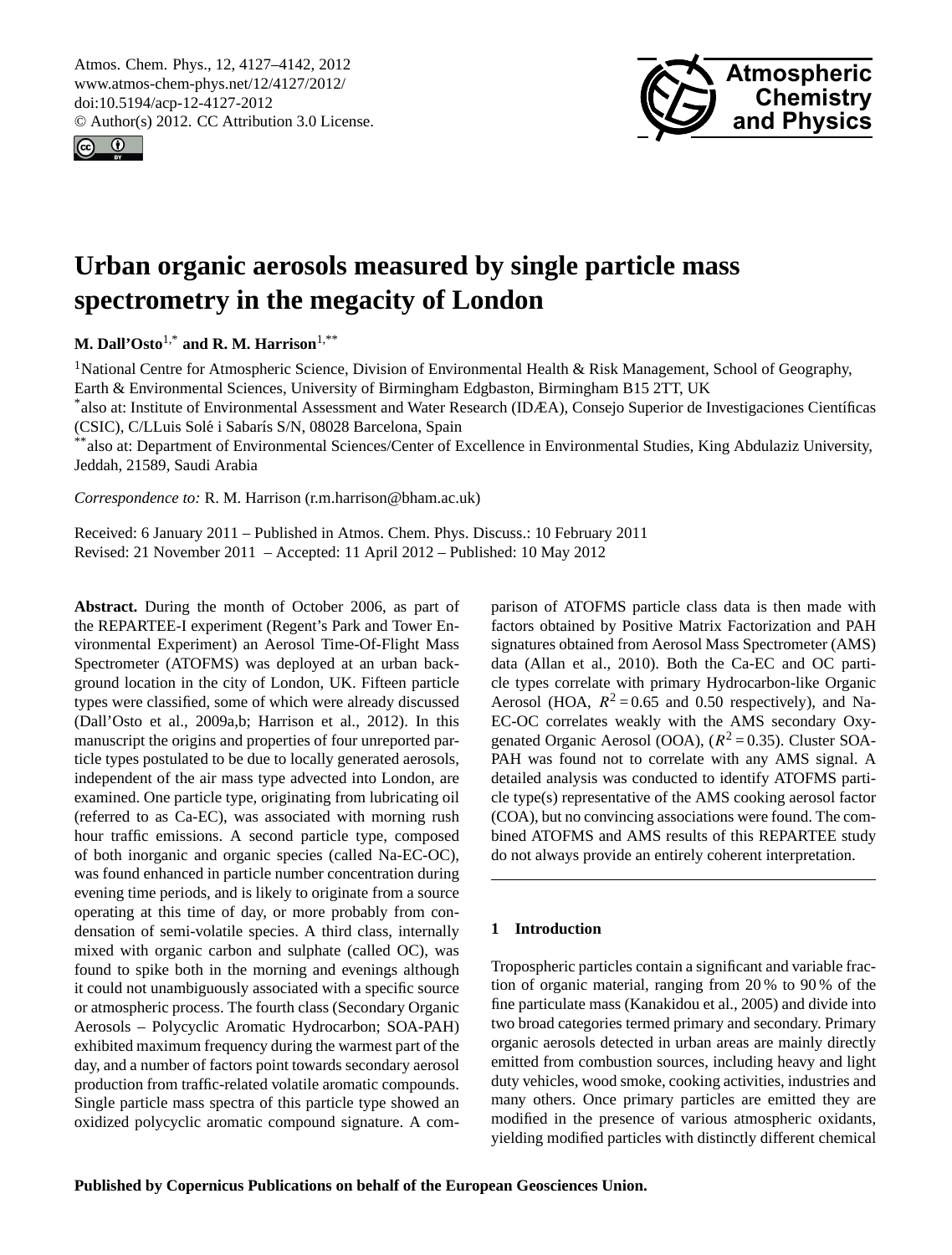and physical properties compared to their precursor primary particles (Donahue et al., 2009).

Secondary organic aerosols (SOA) are formed from reactions of volatile organic compounds (VOC). SOA consists of a mixture of oxygenated organic species dependent on the degree of processing of the aerosol in the atmosphere, and the precise mechanisms of formation and evolution of SOA are still highly uncertain (Hallquist et al., 2009). The sources and the production mechanisms of primary and secondary organic aerosols represent one of the biggest uncertainties in aerosol science. Models informed by chamber experiments do not always capture the variability of observed SOA loadings, and often predict far less SOA than is observed (Hallquist et al., 2009). This underestimation of SOA strongly suggests the importance of additional pathways of SOA formation not typically studied in laboratory experiments or included in models (Zhang et al., 2007). The chemistry of the formation and continuing transformation of low-volatility species in the atmosphere has been the subject of recent review articles (Kanakidou et al., 2005; Goldstein and Galbally, 2007; Kroll and Seinfeld, 2008). Until recently, organic particulate material was simply classified as either primary or secondary with the primary component being treated in models as nonvolatile and inert. However, the simplified models failed to explain a number of key aspect of the aerosols, including the highly oxygenated nature of ambient OA and the high concentrations of OA during periods of high photochemical activity. Recent studies have shown that semivolatile components of primary aerosols desorb into the gas phase during aerosol transport, thereby undergoing oxidation in the gas phase, leading to SOA formation (Robinson et al., 2007). This opens the possibility that low-volatility gasphase precursors, including long chain n-alkanes, PAHs and large olefins, are a potentially large source of SOA.

Polycyclic Aromatic Hydrocarbons (PAH) have been identified as a major component in emissions from diesel engines and wood burning sources (Schauer et al., 1999, 2001). The photo-oxidation of these compounds has been shown to yield high molecular weight (MW) oxygenated compounds (Sasaki et al., 1997; Bunce et al., 1997; Wang et al., 2007), which can partition into the particle phase and lead to significant SOA formation (Mihele et al., 2002). Current atmospheric models do not normally include secondary organic aerosol (SOA) production from gas-phase reactions of polycyclic aromatic hydrocarbons (PAHs). Chan et al. (2009) reported a laboratory study of secondary organic aerosol formation from photooxidation of naphthalene and alkylnaphthalenes. Although the gas-phase emissions were dominated by low molecular weight aromatics, these compounds were estimated to account for only 14 % of the SOA formed in the first 3 h of photooxidation. The estimate is consistent with laboratory results of photooxidation of diesel exhaust (Robinson et al., 2007), in which the "known" consisting primarily of single-ring aromatic gas phase precursors, account for at most 15 % of the SOA formed. The contribution of PAH to SOA is still significant after 12 h of oxidation, at which point the SOA from PAH is about twice that from light aromatics (Chan et al., 2009).

Whilst biogenic precursors (predominantly monoterpenes) have traditionally been thought to dominate regional SOA formation, anthropogenic compounds may contribute an appreciable fraction of SOA in urban areas. Mono-aromatic hydrocarbons are one of the most abundant types of organic compound found in the urban atmosphere. Langford et al. (2010) recently reported fluxes and concentrations of volatile organic compounds above central London, estimating that traffic activity was responsible for about 70 % of the aromatic compound fluxes. The ultimate photo-oxidation products of many relatively simple mono-aromatic species remain unknown, due to the complexity and low concentrations formed. The incorporation of a mono-aromatic compound into polymeric structures with acetal polymers was also suggested (Kalberer et al., 2004).

In recent years aerosol mass spectrometry has become available as a powerful tool for the on-line chemical characterization of individual aerosol particles (Murphy, 2007) or small aerosol ensembles (Canagaratna et al., 2007). During the month of October 2006, the REPARTEE-I campaign (Regent's Park and Tower Environmental Experiment) studied atmospheric chemical processes, and particularly those affecting atmospheric aerosol, in London. Two different particle mass spectrometers were deployed: an Aerodyne Compact Time-of-Flight Aerosol Mass Spectrometer (C-ToF-AMS) (Drewnick et al., 2005) and an Aerosol Time-of-Flight Mass Spectrometer (ATOFMS) (Gard et al., 1997). The ATOFMS provides single particle information on the abundance of different types of aerosol particles as a function of particle size with high time resolution, whereas the AMS measures quantitatively mass concentrations of the nonrefractory aerosol components as well as species-resolved size distributions (Canagaratna et al., 2007). These types of on-line aerosol analysis instrumentation have greatly advanced our understanding of atmospheric chemistry and climate (Sullivan and Prather, 2005). Whilst the AMS has provided advances in the source apportionment of primary versus secondary organic aerosol components (Canagaratna et al., 2007), the ATOFMS has less adequate source apportionment capabilities due to the difficulties in quantification of its outputs. However, as a main objective of this study, we investigate the temporal trends and the mass spectral features of specific particle types classified with the ATOFMS and we try to deduce chemical and physical aerosol features, attempt a source identification and compare the results with those obtained by using an AMS deployed during the same field study.

A number of papers generated during the REPARTEE experiment have already been published.

This analysis complements the studies of Dall'Osto et al. (2009a) concerning a fog event and of Dall'Osto et al. (2009b) concerning different types of nitrate containing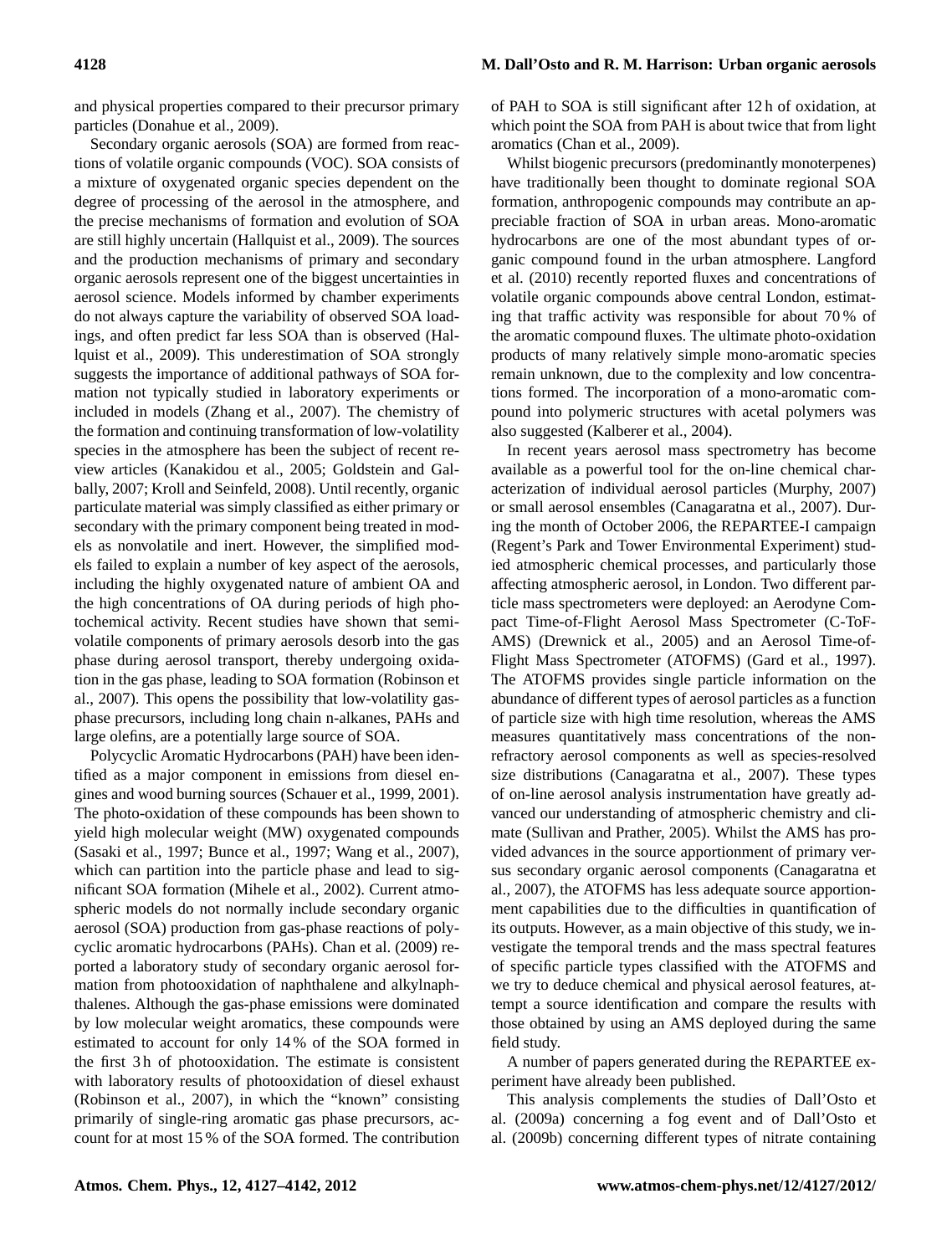particles (and their atmospheric behaviour). Table 1 summarizes the 15 clusters found during the REPARTEE I field study. Twelve of the 15 clusters contained mass spectral peaks characteristic of organic containing aerosols, accounting for 83.7 % of the total particles classified (see Table 1). The present study aims to present a detailed analysis of some specific ATOFMS particle classes not described in other studies. The particle types herein described were predominantly organic particle types presenting systematic diurnal trends persisting over three weeks and therefore attributable to local primary and secondary processes occurring daily at the local scale and independent of whichever air mass type the city of London was exposed to. Aspects of the data are compared with the source attribution results for organic carbon derived from PMF analysis of AMS data collected during the same campaign by Allan et al. (2010).

The ATOFMS collects individual particles whilst the AMS collects an ensemble of particles which can be interpreted as a mass concentration of the major non-refractory components. The AMS thus measures the particle mass loading  $(\mu g m^{-3})$  whilst the ATOFMS temporal trend is reported as the number of particles detected (ATOFMS counts per hour), but the correlation can be very good ( $R^2 = 0.75$ ) (Dall'Osto et al., 2009a). The objective of this study is to look at general organic and inorganic components, but it also aims to present four specific organic particle types occurring during this study, which have not been reported in our earlier papers (Dall'Osto et al., 2009 a,b). Allan et al. (2010) reported a detailed source apportionment analysis of the organic aerosols from REPARTEE based on the AMS: secondary Oxygenated Organic Aerosols (OOA, 53 %), primary Hydrocarbon-like Organic Aerosol (HOA, 25 %) and primary Cooking Organic Aerosol (COA, 22 %) but a comparison with the ATOFMS results was not attempted. The organic mass fragments 55  $(m/z 55)$  and 57  $(m/z 57)$  are crucial for the identification of COA and HOA, respectively (Allan et al., 2010; Mohr et al., 2012), and particular emphasis is given to identify ATOFMS signals representative of the AMS COA cooking aerosol factor.

#### **2 Experimental**

#### **2.1 Aerosol sampling**

Sampling took place in Regents Park, one of the Royal Parks of London between 4 and 23 October 2006. Regents Park is located in the northern part of central London. The park has an outer ring road called the Outer Circle (4.3 km) and an inner ring road called the Inner Circle. Apart from two link roads between these two, the park is reserved for pedestrians and the ca.  $2 \text{ km}^2$  park is mainly open parkland. The sampling site chosen was inside the inner circle, in an open area usually reserved for parking and gardening purposes. All the instruments were housed in a mobile laboratory. The site

was operated as part of the REPARTEE-I experiment (Regent's Park and Tower Environmental Experiment) aiming to study atmospheric chemical processes, and particularly those affecting atmospheric aerosol, in London (Harrison et al., 2012). Meteorological, gas-phase and aerosol measurements were conducted from the top of a 10 m high tower constructed on site. To minimise sampling losses, aerosol was drawn down a sampling stack from which it was isokinetically sub-sampled into a 2 cm diameter stainless steel tube leading to the mobile laboratory. Local meteorological conditions were measured by humidity and temperature probes, and a sonic anemometer which measured the 3-D wind field at the sampling site.

#### **2.2 Instrumentation**

The ATOFMS collects bipolar mass spectra of individual aerosol particles. Ambient aerosol is focused into a narrow particle beam for sizes between 100 nm and 3 µm. Using a 2 laser velocimeter particle sizes are determined from particle velocity after acceleration into the vacuum. In addition, the light scattered by the particles is used to trigger a pulsed high power desorption and ionization laser ( $\lambda = 266$  nm, about 1 mJ pulse−<sup>1</sup> ) which evaporates and ionizes the particle in the centre of the ion source of a bipolar reflectron ToF-MS. Thus, a positive and negative ion spectrum of a single particle are obtained. The mass spectrum is qualitative in that the intensities of the mass spectral peaks are not directly proportional to the component mass but are dependent on the particle matrix, the coupling between the laser and the particle and the shot to shot variability of the laser. However, the ATOFMS can provide quantitative information on particle number as a function of composition; providing a measure of all particle components and can be used to assess mixing state. The ATOFMS provides information on the abundance of different types of aerosol particles as a function of particle size with high time resolution (Gard et al., 1997). Recent studies (Jeong et al., 2011) report excellent correlations between inorganic species (sulphate, nitrate and ammonium) but weaker ones between total organic and elemental carbon detected with ATOFMS and other instruments such as the AMS, the Gas-Particle Ion Chromatograph (GPIC), and the Sunset Lab field OCEC analyzer. However, there are no intercomparisons between specific PMF factors derived from the AMS organic matrix (Ulbrich et al., 2009; Allan et al., 2010) and ATOFMS clustering results.

ATOFMS laser desorption/ionization of chemical species in the particles is accomplished using a Nd:YAG laser operating at 266 nm, and PAHs and their heterocyclic analogues present very high molar absorptivity at this wavelength therefore it is expected that these compounds will be detected among the most easily of all compounds using ATOFMS (Silva and Prather, 2000). The laser fluence of the LDI laser of the ATOFMS was kept very low (0.8–0.9 mJ per pulse) in comparison to other studies (1.3–1.6 mJ). The reason for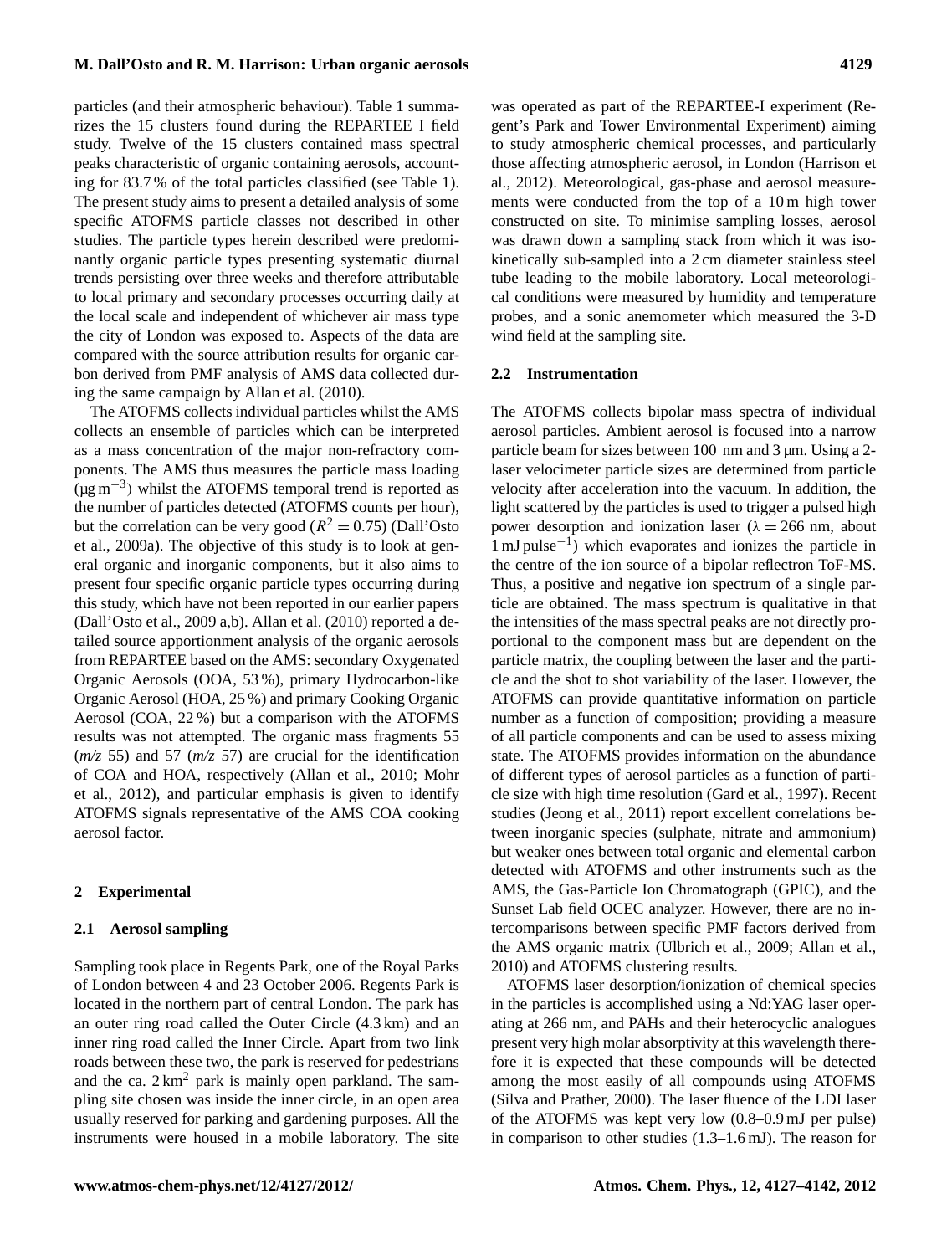| Main         | <b>ATOFMS</b> cluster | N particles | % cluster | Particle description                |
|--------------|-----------------------|-------------|-----------|-------------------------------------|
|              | LRT nitrate           | 43516       | 33.7      | Organic nitrogen and                |
|              | LRT core              | 10278       | 8.0       | nitrate containing                  |
|              | Local nitrate         | 29 5 63     | 22.9      | aerosols                            |
| Secondary OA | Amine                 | 2306        | 1.8       | Dall'Osto et al. (2009a)            |
|              | HMOC (fog)            | 4865        | 3.8       | Secondary organic aerosol           |
|              | MSA (fog)             | 245         | 0.2       | during fog Dall'Osto et al. (2009b) |
|              | SOA-PAH               | 2834        | 2.2       | This study                          |
| Primary OA   | Ca-EC                 | 5496        | 4.3       | This study                          |
|              | OC                    | 4671        | 3.6       | This study                          |
|              | PAH events            | 269         | 0.2       | This study                          |
|              | EC                    | 2001        | 1.5       | Coarse Elemental Carbon             |
|              |                       |             |           | Long range transport aerosols       |
|              |                       |             |           | Dall'Osto et al. (2009a)            |
|              | Na-OC-EC              | 2207        | 1.7       | Inorganic particles due to sea      |
|              | NaCl only             | 3637        | 2.8       | salt (NaCl) and Fe (mainly          |
| Inorganic    | Aged NaCl             | 15638       | 12.1      | during long range transport)        |
|              | Fe                    | 1748        | 1.4       |                                     |
|              | Total                 | 129 274     | 100.0     |                                     |

**Table 1.** ATOFMS particle clusters identified from the REPARTEE campaign.

selecting lower laser fluence was to reduce the fragmentation of organic compounds, hence enhancing the detection of high molecular weight species as molecular ions (Silva and Prather, 2000). As a result, a wider variety of particle mass spectra is generated and can provide a better understanding of the different sources and processes occurring in the urban atmosphere.

A Multi-Angle Absorption Photometer (MAAP, Thermo Electron) (Petzold and Schonlinner, 2004) was also used to measure 1-min averages of the ambient black carbon concentrations. Moreover, Dichotomous Partisol-Plus Model 2025 sequential air samplers, fitted with  $PM_{10}$  inlets were deployed for collecting fine  $(PM_{2.5})$  and coarse  $(PM_{2.5-10})$ fractions. A number of other instruments were used during the REPARTEE-I campaign (Harrison et al., 2012) but are not listed here since their data are not discussed in this paper. Local meteorology was determined by a Weather Transmitter WXT510 (Vaisala Ltd, Birmingham) probe. Gas measurements were obtained by Thermo Environment 42CTL chemiluminescence gas analyser with thermal converter and by Thermo Environment 49C photometric UV analyzer for  $NO<sub>x</sub>$  and ozone, respectively.

# **2.3 Data analysis**

The ATOFMS was deployed at Regents Park for 19 days, between 04/10/06 at 17:00 and 22/10/06 at 23:00. In total, 153 595 particles were ionised by the ATOFMS. The TSI ATOFMS dataset was imported into YAADA (Yet Another ATOFMS Data Analyzer) and single particle mass spectra were grouped with Adaptive Resonance Theory neural network, ART-2a (Song et al., 1999). The parameters used for ART-2a in this experiment were: learning rate 0.05, vigilance factor 0.85, and iterations 20. Further details of the parameters can be found elsewhere (Dall'Osto and Harrison, 2006). An ART-2a area matrix (AM) of a particle cluster represents the average intensity for each *m/z* value for all particles within a group. An ART-2a AM therefore reflects the typical mass spectrum of the particles within a group. The ART-2a algorithm generated 306 clusters used to describe the dataset. By manually merging similar clusters (Dall'Osto and Harrison, 2006), the total number of clusters describing the whole database was reduced to 15. Throughout this paper, an ATOFMS particle type is synonymous with an ATOFMS cluster. It is important to stress the fact that whilst the ATOFMS provides important information on the mixing state of the aerosols and temporal trends of unique particle types over time, the total number of particles sampled by the instrument does not have quantitative meaning without extensive calibrations as it is biased by transmission efficiency (Dall'Osto et al., 2006).

Whilst some semi-quantitative size resolved particle number concentrations of ATOFMS measurements (i.e. Qin et al., 2006) were calculated in this study, a quantification of chemically resolved composition in ambient particles from single particle analyses was not carried out (Jeong et al., 2011).

#### **3 Results**

This paper focuses on four particle types named Ca-EC (Calcium-Elemental Carbon), OC (Organic Carbon), Na-EC-OC (Sodium-Elemental Carbon- Organic Carbon) and SOA-PAH (Secondary Organic Aerosols-Polycyclic Aromatic Hydrocarbons) accounting for 4.3 %, 3.6 %, 1.7 % and 2.2 %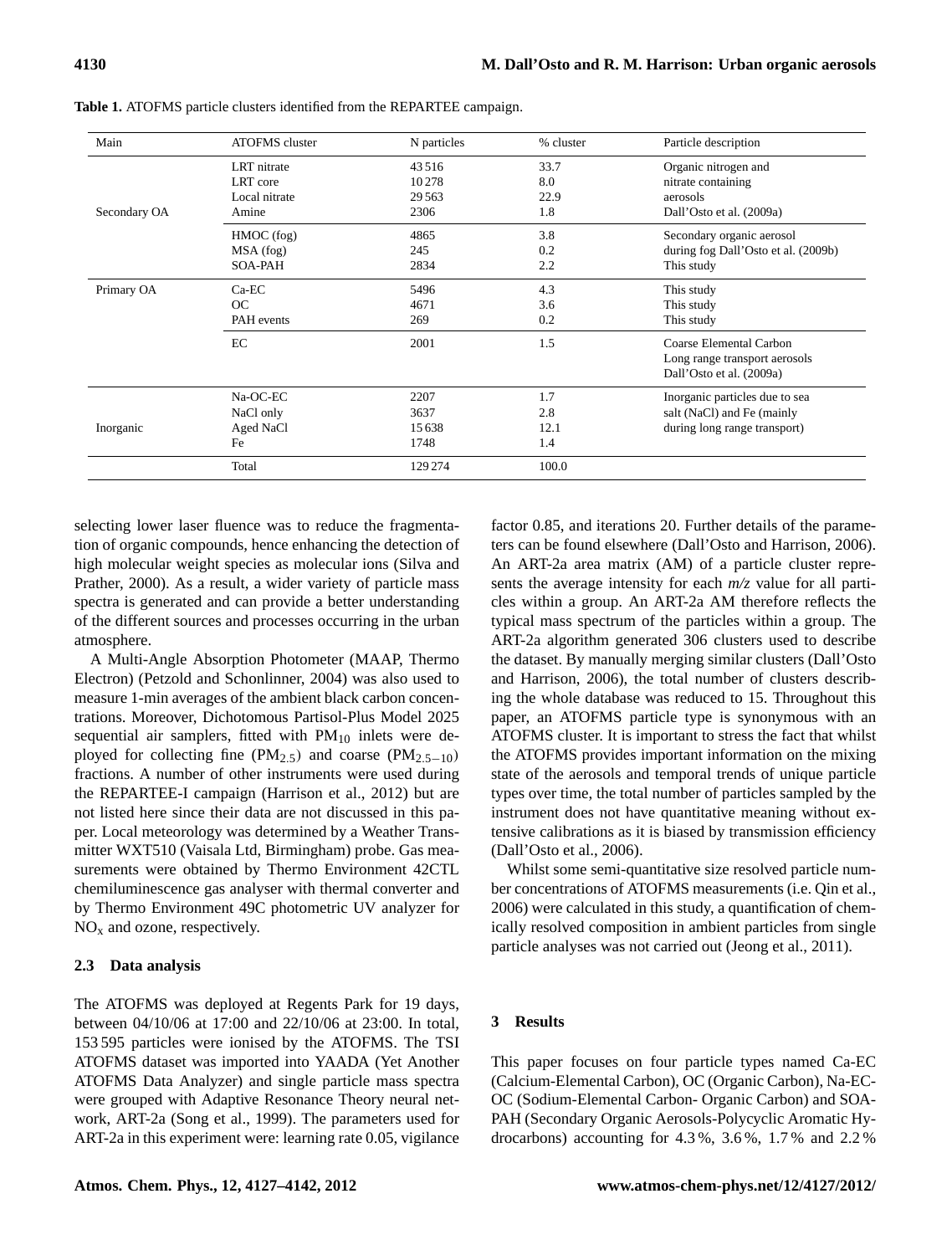

**Fig. 1.** Positive and Negative ART-2a area vectors attributed to **(a)** Ca-EC, **(b)** OC, **(c)** Na-EC-OC and **(d)** SOA-PAH.

(respectively) of the ATOFMS particles classified during the REPARTEE I experiment.

The weather during the field study was characterized by unusually warm conditions for the month of October in the UK (average temperature  $14.1 \pm 2.8$  °C, relative humidity  $82.6 \pm 10.7$ %; mean  $\pm 1$  s.d. of hourly data). The predominant origin of air masses arriving at the receptor was westerly, with Atlantic air masses not strongly influenced by anthropogenic pollution. However, during two periods, air masses arriving at our site from mainland Europe (mainly France and Poland) were detected on 10–11 October 2006 and on 14–20 October 2006. Local wind direction roses were calculated for all 15 ATOFMS clusters, and ATOFMS particle types associated with regional and continental aerosols were found to be associated predominantly with an easterly origin. ATOFMS particle types characterized by daily diurnal profiles were mainly associated with south and east directions, where main roads bordering the Regents Park are located.

# **3.1 ATOFMS characterization**

#### **3.1.1 ATOFMS mass spectra**

The positive and negative ART-2a area matrixes for the four particle types described are presented in Fig. 1. The mass spectra of cluster Ca-EC (Fig. 1a) show a strong signature due to calcium (*m/z* 40, 56, 57 and 96), EC (*m/z* −36, −48, −60) and OC (*m/z* 27, 29, 43). Strong signals in the negative mass spectrum are associated with nitrate (*m/z* −46, −62), whereas sulphate  $(m/z - 97)$  is almost absent. This is consistent with a source in vehicle exhaust, which is rich in  $NO_x$  but depleted in  $SO<sub>2</sub>$  due to use of low sulphur fuel. This particle type has previously been associated with combusted lubricating oil emitted by traffic (Spencer et al., 2006; Toner et al., 2007, Drewnick et al., 2008) and consistently called Ca-EC although in this REPARTEE study a higher signal of nitrate is seen in the negative spectra (Fig. 1a).

Figure 1b shows the ART-2a area matrixes for cluster OC: strong signals due to organic fragments are seen at *m/z* 27, 29, 43, 51, 57 and 63. This particle, by contrast with the Ca-EC type, is internally mixed with both nitrate and sulphate, with a higher signal for the latter. Cluster Na-EC-OC (Fig. 1c) shows a signal at *m/z* 23 for the inorganic component sodium,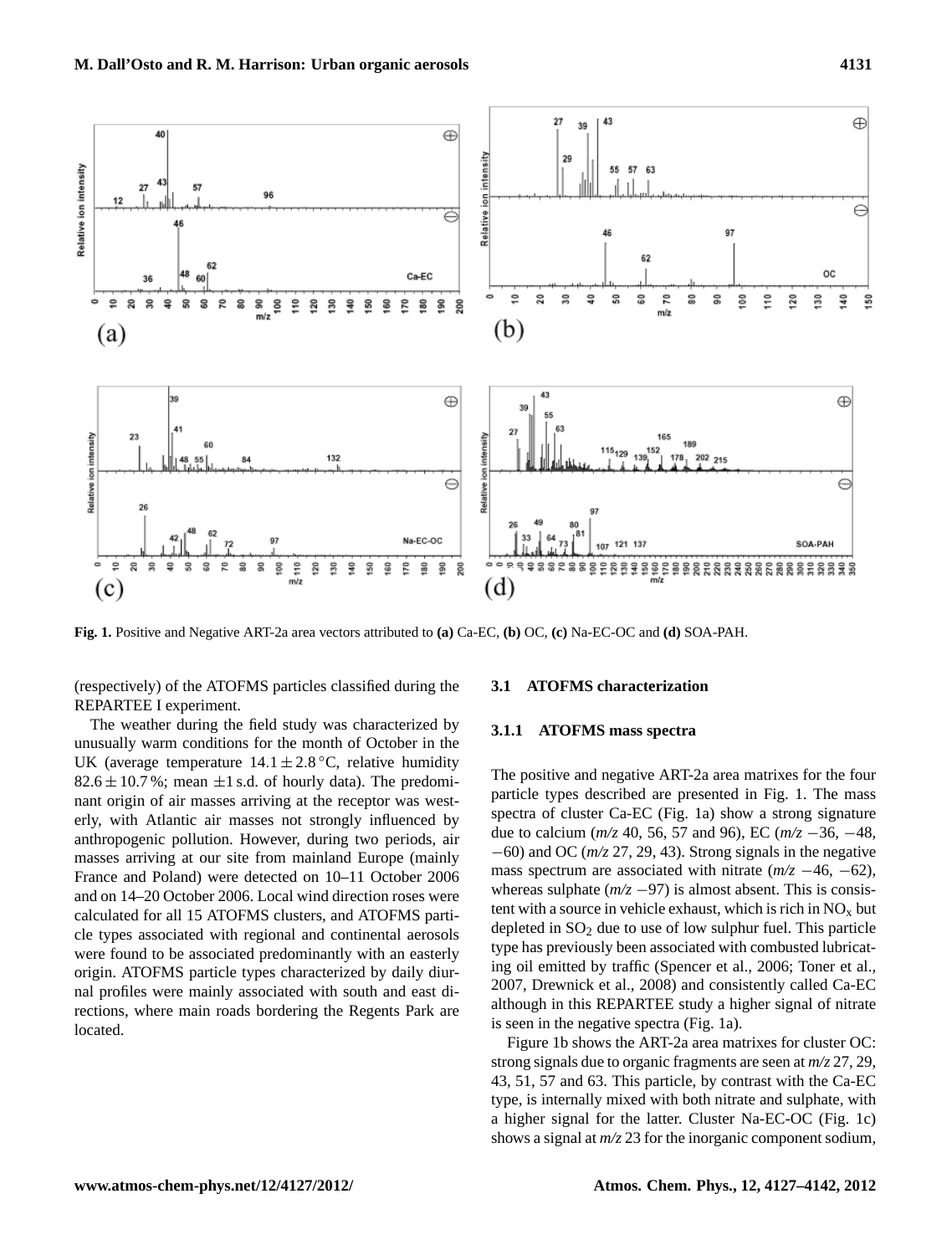**43**

**41**



**Fig. 2.** Single particle positive and negative mass spectra of an individual particle belonging to ART-2a cluster SOA-PAH.

not seen in other mass spectra presented in Fig. 1 and suggesting a different source. Moreover, beside the OC and EC component associated with the Na-EC-OC particle type, the negative spectra of this particle type also show signals due to organic nitrogen (*m/z* −26 [CN] and *m/z* −42 [CNO]).

Cluster SOA-PAH presents a unique positive mass spectrum (Fig. 1d), with strong peaks at  $m/z$  27 [C<sub>2</sub>H<sub>3</sub>]<sup>+</sup> and  $m/z$  43 [(CH<sub>3</sub>)CO]<sup>+</sup> usually associated with oxidized secondary organic aerosol (Sullivan and Prather, 2005). *m/z* 51  $[C_4H_3]^+$ , 63  $[C_5H_3]^+$ , 77  $[C_6H_5]^+$  and 91  $[C_7H_7]^+$  are indicative of a strong aromatic signature (McLafferty, 1993). In the positive mass spectrum, the major peaks at *m/z* above 100 amu show a series at *m/z* 115, 128, 141, 152, 165, 178, 189, 202, 215, 226, 239 and 252 which is usually attributed to PAH compounds (Gross et al., 2000a; Silva and Prather, 2000). Figure 2 shows positive and negative mass spectra of a single particle (aerodynamic diameter 400 nm) belonging to the ATOFMS particle type SOA-PAH. Additional peaks at *m/z* 180, 194, 208, 222, 236, 262 and 276, characteristic of oligomeric species with saturated carbon skeletons separated by  $\Delta$ 14 are present in addition to the PAH series separated by  $\Delta$ 13. Other peaks at  $m/z$  above 100 can be clearly seen with a series at *m/z* 105, 119, 133 and 147, possibly associated with benzoyl groups and unsaturated or cyclic phenoxy moieties (McLafferty, 1993). The peaks at *m/z* 69, 81 and 95 (particularly the strong peak at *m/z* 95) may represent the exo-sulphur aromatic series (sulphur attached to an aromatic ring) (McLafferty, 1993).

The ATOFMS negative mass spectrum of a single particle from cluster SOA-PAH (Fig. 2) is dominated by  $m/z$  –25 and  $m/z$  -26 (likely to be  $[C_2H]$ <sup>-</sup> and  $[C_2H_2]$ <sup>-</sup> respectively) and *m/z* at −49 and *m/z* −73 (often found strongly correlated and likely to be related by an unknown fragmentation pattern), which are often associated with fragmentation of PAH and unsaturated organic compounds (Silva





**Fig. 3.** Size distributions of the 4 ATOFMS particle types described in Fig. 1.

and Prather, 2000; Spencer et al., 2006). The presence of strongly acidic compounds is indicated by peaks in the negative spectra. Along with the common peak at  $m/z$  –97  $[HSO_4]^-$ , peaks at  $m/z - 80 [SO_3]^-$ ,  $m/z - 81 [HSO_3]^-$  and  $m/z - 64$  [SO<sub>2</sub>]<sup>-</sup> can be seen. It is interesting to note the minor presence of common peaks due to nitrate (i.e. *m/z* −46  $[NO<sub>2</sub>]<sup>-</sup>$ ,  $m/z -62 [NO<sub>3</sub>]<sup>-</sup>$  and  $m/z -125 [H(NO<sub>3</sub>)<sub>2</sub>]<sup>-</sup>$ . Perhaps the most interesting feature of the negative mass spectrum of Fig. 2 is the presence of other oxygenated aromatic rings indicated by peaks not reported before in ATOFMS mass spectral characterization seen at  $m/z - 107$ ,  $m/z - 121$ and *m/z* −137, characteristic of fragmentation patterns often associated with flavonoids (Cuyckens and Claeys, 2004; Maul et al., 2008). By querying the whole ATOFMS dataset (about 150 000 single particle mass spectra), it was found that *m/z* −107, *m/z* −121 and *m/z* −137 were unique to this particle type. In summary, the positive and negative ATOFMS mass spectra of particle type SOA-PAH indicate an oxidised organic aerosol component internally mixed with acid sulphate species, along with a complex signature at higher *m/z* which is attributable to high molecular weight polyaromatic compounds.

# **3.1.2 ATOFMS size distributions**

ATOFMS size distributions were obtained by scaling the ATOFMS particle number counts with particle number size distributions to calibrate inlet efficiencies (Qin et al., 2006). It should be stressed that the size distributions presented in this work have only semi-quantitative meaning, as the ATOFMS efficiency is different for different particles and each broad type of particles exhibits a different hit rate (Dall'Osto et al., 2006; Reinard et al., 2007). Whilst the ATOFMS measures precisely the vacuum aerodynamic diameter of individual particles (0.01 µm resolution), particles were summed between 200 nm and 3500 nm at 100 nm intervals for simplification. Figure 3 shows the size distributions for the four ATOFMS particle types Ca-EC, OC, Na-EC-OC and SOA-PAH. Clusters Ca-EC and OC show uni-modal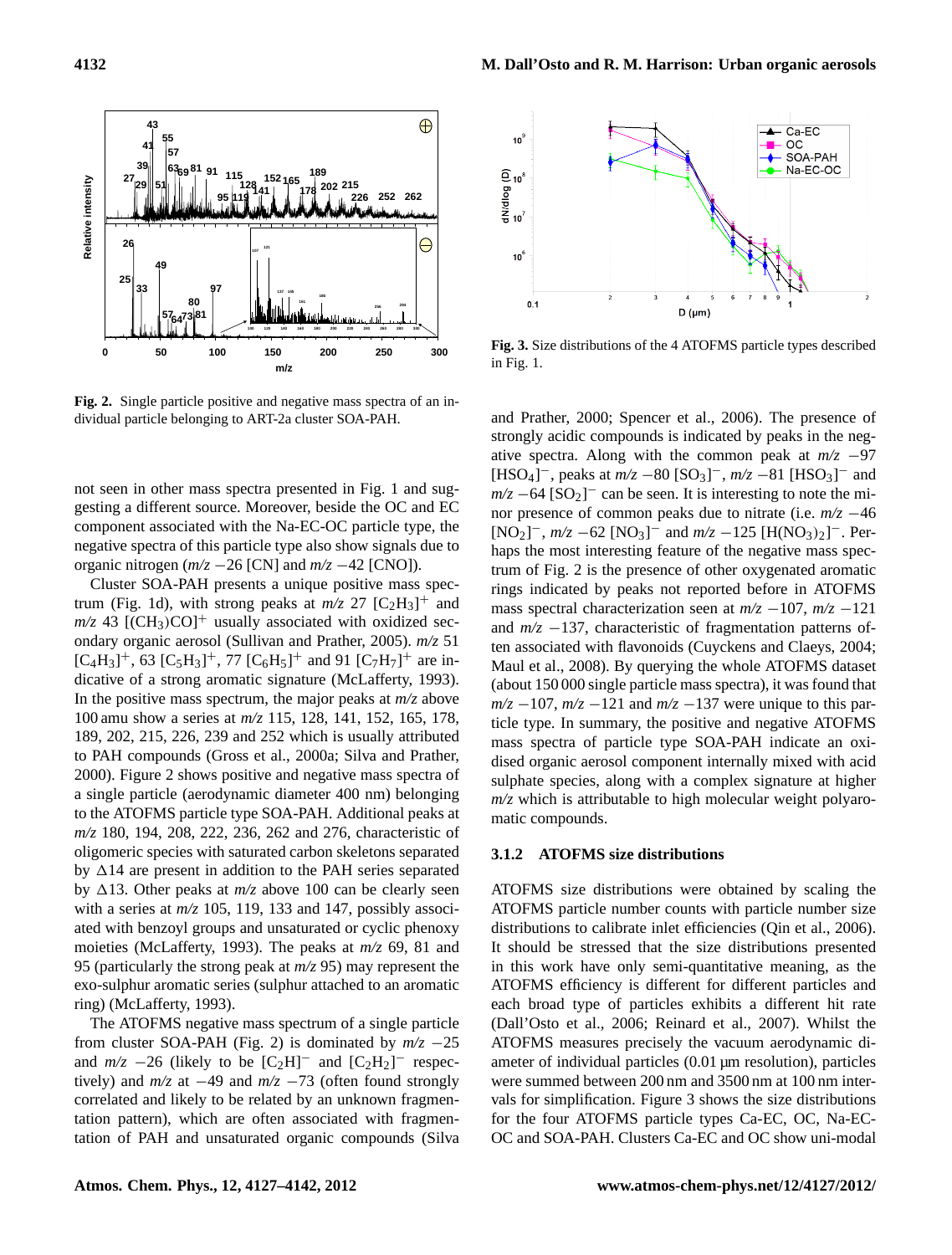

**Fig. 4.** Temporal trends of **(a)** ATOFMS clusters described in Fig. 1, **(b)** BC and nitrogen gases and **(c)** AMS profiles as reported in Allan et al. (2010).

distributions peaking in the smallest detectable ATOFMS particle diameter at about 200 nm. Previous ATOFMS findings point to primary combustion particles peaking at the smallest detectable ATOFMS particle diameter, whilst more aged secondary organic components (i.e. long range transport organic aerosol) are more typically distributed in the accumulation mode at around 500 nm (Sullivan and Prather, 2005). However, secondary formation close to source could also lead to this size-association. The mass spectra of these two particle types described in Sect. 3.1.1, along with the size distributions herein presented, are suggestive of a primary origin of these particles.

Cluster Na-EC-OC also shows a mode peaking at the smallest sizes, but much less pronounced relative to clusters Ca-EC and OC. By contrast to the first three clusters presented so far, cluster SOA-PAH shows a mode peaking at about 350 nm and not peaking at the smallest detectable ATOFMS particle diameter. The average size distribution of cluster SOA-PAH is shifted towards the accumulation mode relative to clusters Ca-EC and OC and suggests a different origin not related to primary emissions.

#### **3.2 Time trend analysis**

#### **3.2.1 Overview of the temporal trends**

The temporal trends (3 h resolution) of the four ATOFMS clusters are presented in Fig. 4. Clusters Ca-EC and OC (Fig. 4a) showed maximum abundance during the morning of 13 October 2006, when low wind speed was associated with stagnant conditions, also reflected in high concentrations of primary traffic related species (BC, NO,  $NO<sub>x</sub>$ , Fig. 4b). Figure 4c shows the temporal profiles of the 3 PMF factor components of the AMS organic matrices described in Allan et al. (2010). The AMS OOA component dominated the periods of 10–12 and 14–20 October 2006 affected by continentally influenced air masses, in which the ATOFMS showed nitrate internally mixed with elemental carbon and organic carbon (Dall'Osto et al., 2009a). AMS factor HOA shows its maximum on the morning of 13 October, and other high concentrations during the morning rush hours of 11, 12, 16 and 17 October, correlating with the maximum values of ATOFMS cluster Ca-EC related to primary traffic emissions (Fig. 4a– c). The highest concentrations of cluster SOA-PAH (Fig. 4a) occurred on 11 and 17–20 October, which are also the days where AMS cluster COA presents its higher mass loading concentrations during daytime (Fig. 4c).

# **3.2.2 Diurnal profiles**

The temporal variability derived from a number of other instruments appear in Fig. 5, showing the average diurnal profiles of (a) ATOFMS clusters described in Fig. 1, (b) AMS PMF factors as reported in Allan et al. (2010); (c) ozone,  $NO<sub>x</sub>$  and BC concentrations; (d) relative humidity and temperature and (e) ATOFMS single particle mass spectra with *m/z* 55 (absolute peak height > 100). ATOFMS Cluster Ca-EC, as expected from its mass spectra and size distribution, exhibits a maximum during morning rush hours (05:00– 09:00) due to primary traffic emissions (Fig. 5a). It shows the same traffic rush hours peaks as  $NO<sub>x</sub>$  and BC (Fig. 5c), along with the primary organic aerosol traffic related HOA (Fig. 5b) derived by the AMS (Allan et al., 2010). During rush hours BC concentrations were around  $4 \mu g m^{-3}$ , NO<sub>x</sub>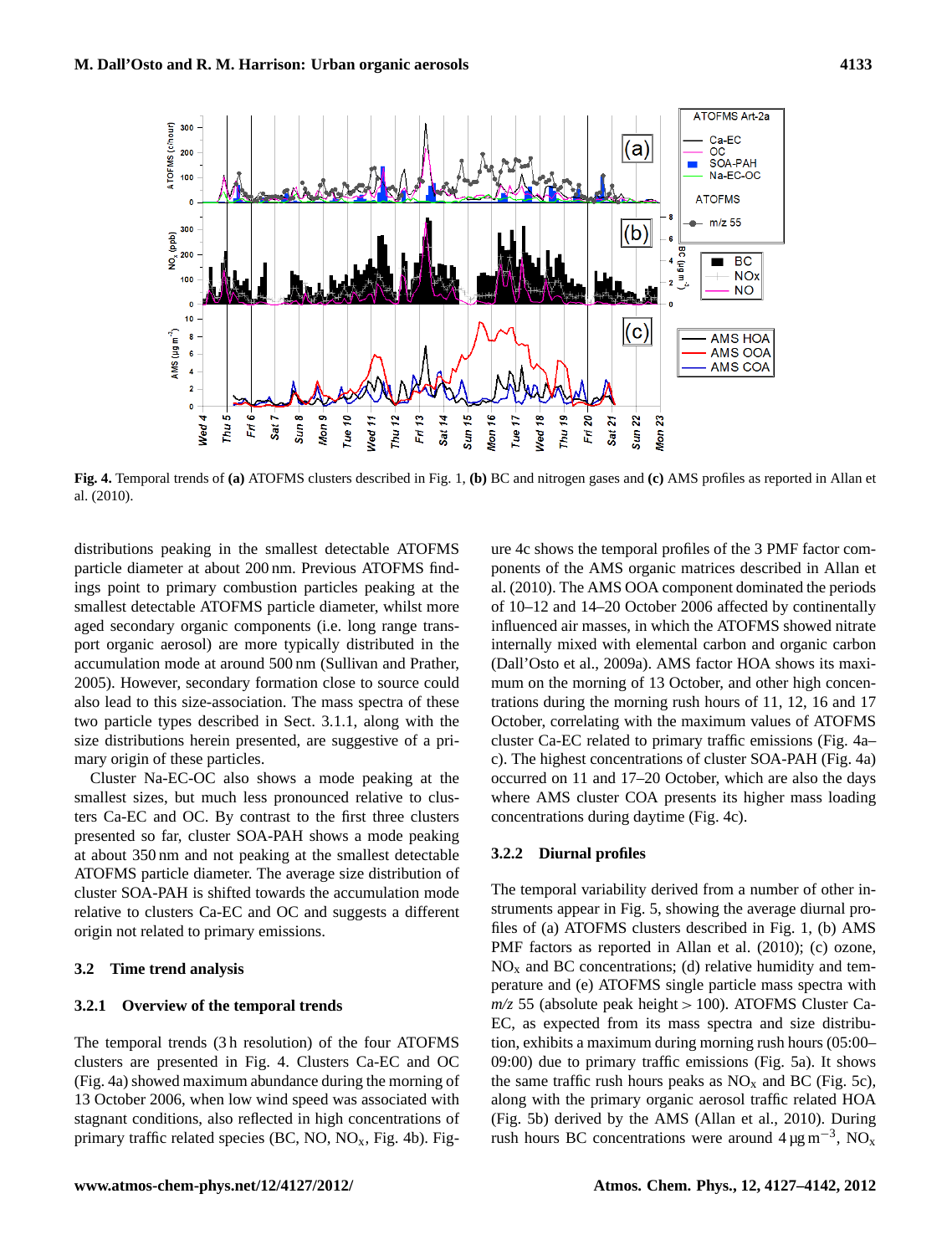concentrations about 20 ppb, and HOA about 1.5  $\mu$ g m<sup>-3</sup>. A second peak at about 16:00 due to the second traffic rush hour period is evident in Fig. 5 for the ATOFMS cluster Ca-EC and  $NO<sub>x</sub>$  diurnal trends. Cluster OC (Fig. 5a) also showed a spike in the morning traffic rush hour, reflected by a good correlation with cluster Ca-EC ( $R^2 = 0.7$ ). However, cluster OC also exhibited a second sharper peak during evening hours spiking at about 21:00. Cluster Na-EC-OC did not show as strong a diurnal profile as the previous classes described (Fig. 5a) but a two-fold increase occurred between 18:00 and 24:00 relative to the other hours of the day suggesting an additional evening aerosol source or atmospheric process responsible for this particle type. Figure 5a shows that in contrast to the other three ATOFMS particle types presented so far, ATOFMS particle type SOA-PAH exhibits a peak in the middle of the day. An earlier mode starts at about 08:00, as temperature also rises (Fig. 5d) and lasts for about 3 h. A second mode, peaking at 12:00 and 13:00 is in the hottest part of the day. Concentrations decrease substantially after 14:00, disappearing by about 19:00 (Fig. 5a).

The diurnal profile of particles detected by the ATOFMS containing a peak with significant signal (absolute peak height > 100; Gross et al., 2000b) at *m/z* 55 (key peak the COA in the AMS PMF analysis) is also shown in Fig. 5d but is discussed in Sect. 4.2.

# **3.2.3 Weekday-weekend trend**

Average mean values  $(\pm 1$  standard deviation) of the weekday-weekend (WD-WE) variation were calculated for all 15 clusters derived from the ca- 150 000 single particles detected during the REPARTEE-I campaign. The two clusters with the highest weekday to weekend ratio were found to be cluster Ca-EC (weekdays:  $16 \pm 15$ ; weekend:  $8 \pm 6$ ; average ATOFMS counts/hour) and cluster SOA-PAH  $(15 \pm 25; 3 \pm 7)$ . Whilst clusters Ca-EC and cluster SOA-PAH were found to be two independent groups significantly different from one another (t-test, 95 % confidence), cluster OC (12  $\pm$  17, 9  $\pm$  7) and cluster Na-EC-OC (4  $\pm$  3, 4  $\pm$  5) did not show any statistically significant WD-WE oscillation. A WD-WE analysis of other measurements was also performed in order to compare them with the variation of the ATOFMS clusters. An analysis of the particulate mass loading available for 3 different sites within London during the REPAR-TEE I campaign (park site "Regents Park" – RP, road site "Marylebone Road" – MR – and 160 m tower "BT tower" – BT –, see Harrison et al., 2012) was carried out, but 16 October 2006 was removed as it exceeded 50  $\mu$ g m<sup>-3</sup> largely due to regional pollutant transport and was not comparable with the other days of the month of October 2006. PM $_2$ . at the Marylebone Road air monitoring site showed a strong WD-WE variation (26 ± 7, 20 ± 7;  $\mu$ g m<sup>-3</sup>, significantly different – t-test,  $95\%$ ), whereas the background sites of RP  $(10 \pm 6, 10 \pm 7; \mu g m^{-3})$  and BT  $(10 \pm 8, 10.5 \pm 9; \mu g m^{-3})$ showed similar values for weekdays and weekend. However, whilst PM<sub>2.5</sub> at RP did not show a WD-WE variation, traffic markers showed a strong gradient between WD and WE periods (all statistically different, t-test 95 %), including BC  $(3.2 \pm 1.7, 1.8 \pm 0.9; \mu g m^{-3})$ , NO  $(36 \pm 52, 9 \pm 14; \mu g m^{-3})$ and NO<sub>x</sub> (70  $\pm$  54, 35  $\pm$  22; µg m<sup>-3</sup>).

# **4 Discussion**

#### **4.1 Possible source attribution**

The Cluster Ca-EC has previously been associated with primary traffic-related combustion particles in both laboratory (Toner et al., 2006), and field measurements (Dall'Osto et al., 2009b, Toner et al., 2008), and this study is in agreement with its primary origin from vehicular emissions. Traffic markers such as  $NO<sub>x</sub>$  and BC show good correlation with cluster Ca-EC ( $R^2 = 0.85$  and 0.7, respectively). Cluster OC presents features pointing towards a primary organic source, similar to cluster Ca-EC; it shows a strong organic carbon signature, a small aerodynamic diameter and peaks in the morning rush hour. However, the cluster OC was internally mixed with sulphate and was elevated also in the evening time. This suggests an additional source occurring in the evening, unlike the cluster Ca-EC which decreases during the evening. Cluster Na-EC-OC showed a broader size distribution with a greater proportion of coarser particles and a mass spectrum internally mixed with inorganic species including sodium and nitrogen, peaking during evening hours. Whilst this particle type contains the strongest peak at *m/z* 39, we exclude a biomass origin for a number of reasons. The peak at *m/z* 39 is not only associated with potassium  $([K]^+]$  – to which the ATOFMS is especially sensitive), but may also be due to an organic fragment  $[C_3H_3]^+$  (Silva and Prather, 2000). The complete absence of common peaks associated with the presence of potassium (i.e.  $m/z$  113  $[K_2Cl]^+$  or  $m/z$  213  $[K_3SO_4]^+$ ) and a ratio between  $m/z$  39 and  $m/z$  41 of about 18 (the isotopic ratio  ${}^{39}K^{41}K$  is 13.28) strongly suggest that the *m/z* 39 peak is not due to potassium alone, whereas it dominates in biomass combustion particle types, along with other potassium clusters (Silva et al., 1999). This particle type could originate from a number of sources occurring during the evening times but may also arise from physical processes occurring in the atmosphere during evening time when air temperature falls. A concentration in the evening may also increase due to the contraction of the boundary layer. A previous study showed that during the summer of 2003, an ATOFMS was deployed in another European capital (Athens, Greece: Dall'Osto and Harrison, 2006) and most of the carbon-containing particles appeared to be a secondary product of atmospheric chemistry. In particular, one specific class peaked every night at 22:00, when lower temperature and increased RH values favoured condensation. The secondary particles showed clear internal mixing of organic and inorganic constituents in contrast to their common theoretical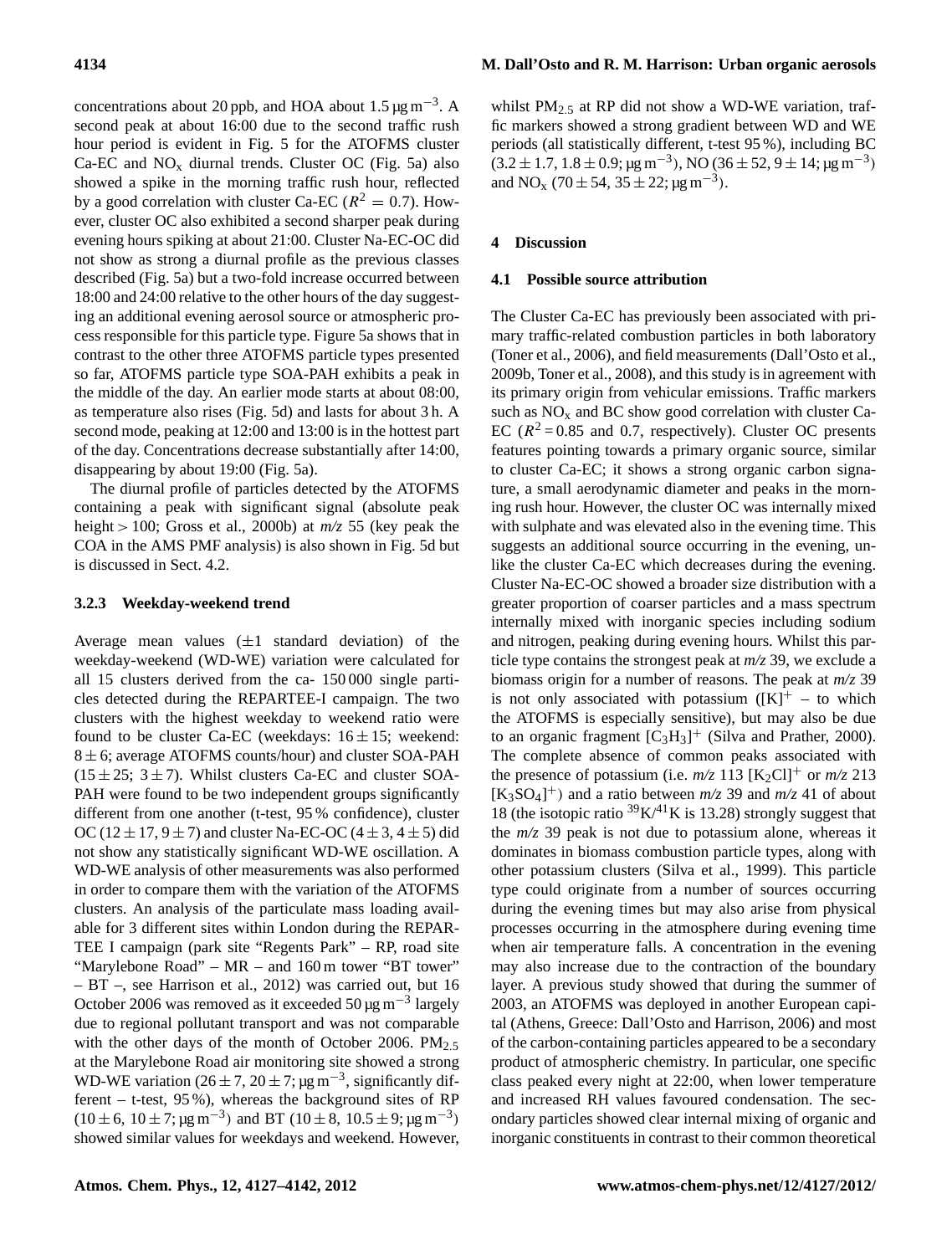

**Fig. 5.** Average diurnal profiles for **(a)** ATOFMS cluster described in Fig. 1, **(b)** AMS PMF factors as reported in Allan et al (2010); **(c)** ozone, NO<sub>x</sub> and black carbon concentrations; **(d)** relative humidity and temperature and **(e)** ATOFMS hit particles with  $m/z$  55 (peak height  $>100$ ).

treatment as external mixtures. The cluster Na-EC-OC from this London field study shows similar mass spectral features as particle types detected in Athens and attributed to condensation of organic compounds onto the particle phase as air temperatures fall.

The cluster SOA-PAH exhibits a unique set of properties, including weekday-weekend variation, maximum frequency during the warmest part of the day, and a mass spectral signature associated with PAH and oxygenated high molecular mass compounds. The fact that cluster SOA-PAH is detected predominantly during weekdays and presents a maximum during the midday hours suggests a photochemical mechanism linked with volatile organic compounds (VOC) arising from traffic activity. The weekday-weekend trend also suggest an anthropogenic source. The mass spectrum of cluster type SOA-PAH was compared with the ATOFMS particle mass spectral libraries. Source signatures, or mass spectral "fingerprints", were obtained by using ATOFMS data from a variety of sources (Toner, 2008). Cluster SOA-PAH did not match exactly any of the 20 different ART2a clusters representative of different cooking related sources, nor any oil, gasoline or diesel combustion source. Finally, it is important to note the absence of any peak associated with common metals (i.e. Ca, Na, K, V) detected in ATOFMS mass spectra of particles originating from primary anthropogenic aerosol sources. The ATOFMS mass spectrum shows signals usually associated with PAH components already described in Sect. 3.1.1, which point to a primary aerosol source. However, the PAH signature may be related to secondary components, possibly oxidation products of PAHs. Reactions of degradation products may also lead to further secondary compounds. Webb et al. (2006) for example showed the organic aerosol product formed from the photo-oxidation of o-tolualdehyde contained a diverse range of chemical functionalities including mono-aromatic, carboxylic and carbonyl groups which were inferred to be photochemical by-products but around 3 % of the organic content resolved was polycyclic aromatic (PAH) in nature. The ATOFMS is very sensitive to polycyclic aromatic structures, so whilst PAH may be a minor component of the mass of the particle, they can generate a disproportionate fraction of the mass spectral signature. The cluster SOA-PAH does not behave as a typical semi-volatile species whose concentration increases as temperature decreases. The fact that its temporal trend does not correlate with any commonly identified primary aerosol components or markers (Ca-EC from ATOFMS, BC,  $NO<sub>x</sub>$ ,  $SO<sub>2</sub>$ ) excludes a primary aerosol source, and the maximum intensity at noon points towards a photochemical origin. Whilst PAHs are emitted directly from combustion processes, the sources of oxygenated PAH emissions in the atmosphere can be both by direct emission and tropospheric conversion of PAHs, but quantitative data on the importance of secondary versus primary origins are scarce (Walgraeve et al., 2010). Ning et al. (2007) reported the daily variation in chemical characteristics of urban secondary ultrafine aerosols, showing that afternoon concentrations of oxygenated organic acids and sulfate rose relative to primary organic compounds in the morning and demonstrating that secondary photochemical reactions are a major formation mechanism of ultrafine aerosols in the afternoon. Specifically, the larger decrease in the concentration of non-oxidized PAHs and alkanes compared to CO in the afternoon indicated their possible volatilization and photo-oxidation in addition to dilution. Verma et al. (2009) suggested in a subsequent study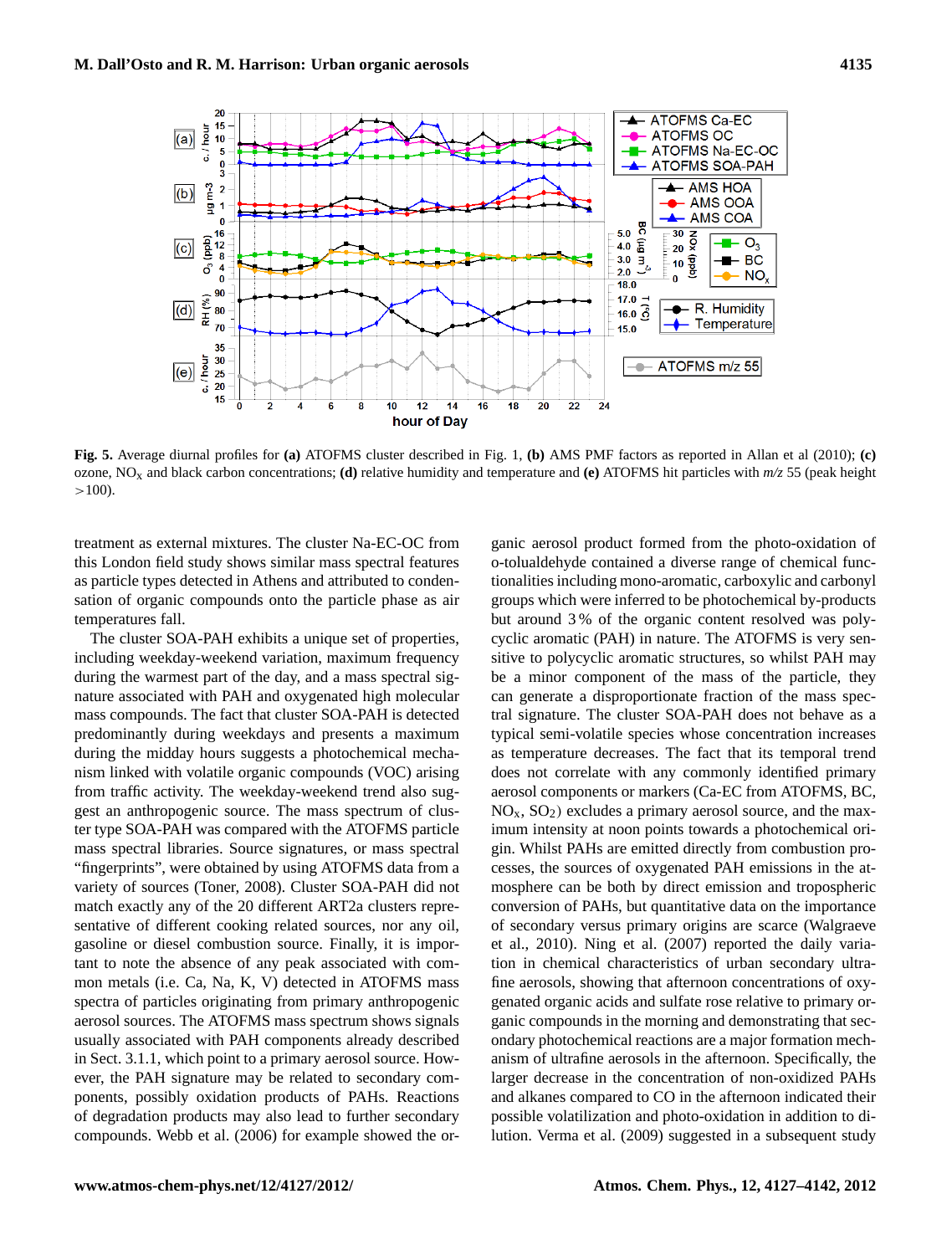that the photochemical transformation of primary emissions during atmospheric aging enhances the toxicological potency of primary particles in terms of generating oxidative stress and leading to subsequent damage in cells. Our results are suggestive of secondary reactions modifying the primary organic particles emitted in the morning rush hour.

#### **4.2 Comparison with the on-line AMS findings**

The AMS instrument provides invaluable quantitative information upon the aerosol mass loading of generic organic components. In the last decade, the AMS non-refractory organic components have been sub-divided into two broad groups: hydrocarbon-like and oxygenated organic aerosol (HOA and OOA, respectively) (Canagaratna et al., 2007). Recently, Positive Matrix Factorization (PMF) has been demonstrated to be a powerful tool for the purposes of profiling different components of the ambient organic aerosol data matrix from the AMS. Lanz et al. (2007) and Ulbrich et al. (2009) for example reported a third AMS component: a less-oxygenated (relative to the factor OOA), semi-volatile organic aerosol that correlates well with nitrate and chloride. During this REPARTEE I experiment, Allan et al. (2010) reported a detailed analysis of the AMS organic aerosol component sampled during the REPARTEE-I campaign, reporting three components: HOA (25 %), OOA (53 %) and a factor associated with primary organic aerosols related to cooking emissions COA (22 %). This COA factor has also been recently reported in other large megacities (Huang et al., 2010; Sun et al., 2011) but not compared with any other on-line instrument. In this study we attempt to compare the AMS PMF factors (with particular emphasis on the COA) seen by the AMS with the on-line measurements taken with the ATOFMS. Not only are ATOFMS particle type mass spectra correlated with the AMS factors, but also the temporal trend of a specific *m/z* peak (55, a *m/z* peak characteristic of the COA AMS factor) is also studied. A comparison between the ATOFMS and the AMS is not straightforward, as the qualitative temporal information of the ATOFMS particle number concentration of single particle mass spectral type does not allow a meaningful correlation with quantitative aerosol mass loading concentrations of organic components provided by the AMS. A correlation coefficient  $(R^2)$  matrix between ATOFMS particle types (number) and AMS mass concentrations appears in Table 2.

A brief analysis of the primary organic aerosol components described in detail in Allan et al. (2010) showed the traffic HOA component to present a strong WD-WE difference:  $1.3 \pm 0.8 \,\text{µg m}^{-3}$  and  $0.6 \pm 0.5 \,\text{µg m}^{-3}$  (respectively) reflecting the BC and  $NO<sub>x</sub>$  difference of about a factor of two higher during weekdays. Factor COA did not show statistically significant variation,  $(1.4 \pm 1.1 \,\text{µg m}^{-3})$ and  $1.2 \pm 0.9 \,\text{\mu g m}^{-3}$ , for WD and WE, respectively). However, given the fact that AMS factor COA presents two peaks at about 12:00 and 20:00, further separation was re-

# **4136 M. Dall'Osto and R. M. Harrison: Urban organic aerosols**

quired. Factor COA was divided into WD-WE periods, further split between day time (09:00–18:00) and evening time (18:00–24:00). COA-day was found to be about 25 % higher during weekdays  $(1.03 \pm 0.78 \,\text{µg m}^{-3})$  relative to weekend  $(0.76 \pm 0.41 \,\text{\mu g m}^{-3})$ , statistically different (t-test, 95 %). HOA presented overall statistically significant lower values over weekend periods for both day and evening, with the former reduced more (about 60 %) than the latter (about 20 %).

#### **4.2.1 Comparison with the AMS PMF factors**

ATOFMS cluster Ca-EC, as well as cluster OC, correlate with the AMS HOA ( $R^2 = 0.65$  and 0.50 respectively), as shown in earlier studies (Drewnick et al., 2008). The AMS factor OOA represents a well-aged secondary organic aerosol, and was found to be consistent with an atmospheric regionally transported source rather than local meteorology, as reported in Dall'Osto et al. (2009a). It correlates weakly with particle type Na-EC-OC. Beside the commonly measured HOA and OOA factors, a further component, COA exhibited a unique mass spectrum with strong signals at *m/z* 41 and *m/z* 55. However, as noted by Allan et al. (2010), the 3 factor solution approach tended to result in residuals larger than would be considered optimal according to the error model, which indicates that the number of factors used is insufficient to capture all of the chemical variability within the dataset. However, the fourth factor solution generated some splitting of PMF factors and therefore the three factor solution was kept.

This implies that the 3 factor solution is masking some additional information but the variability is not enough to justify the 4 factor solution or additional sources of organic aerosols rather than the three (HOA, OOA and COA). *m/z* 55 (a marker of COA) was found to have large variability (Allan et al., 2010) but a 4-factor solution could not be justified.

The ART-2a analysis on the ATOFMS dataset did not reveal any specific particle type associated with cooking activities. However, some peaks usually attributed to cooking activities (Rogge et al., 1993) were found in cluster SOA-PAH. Figure 2 shows peaks at  $m/z$  −256 (thought to be hexadecanoic acid) and *m/z* −284 (octadecanoic acid). Ning et al. (2007) reported ultrafine particles sampled in the afternoon in Los Angeles to contain more organic matter than the morning samples (more SOA), to be more acidic (less ammonia to neutralize the sulphuric acid), and to be rich in octadecanoic acid and hexadecanoic acids. Whilst Rogge et al. (1993) showed that food cooking is a source of organic acids, it was concluded that atmospheric chemistry (oxidation of VOC precursor gases) is more likely responsible for their formation as food cooking alone cannot explain the atmospheric concentrations measured (Pandis et al., 1993; Rogge et al., 1993). However, far fewer published profiles are available for food cooking relative to motor vehicles and biomass combustion, and significant inconsistencies exist between the ambient data and published source profiles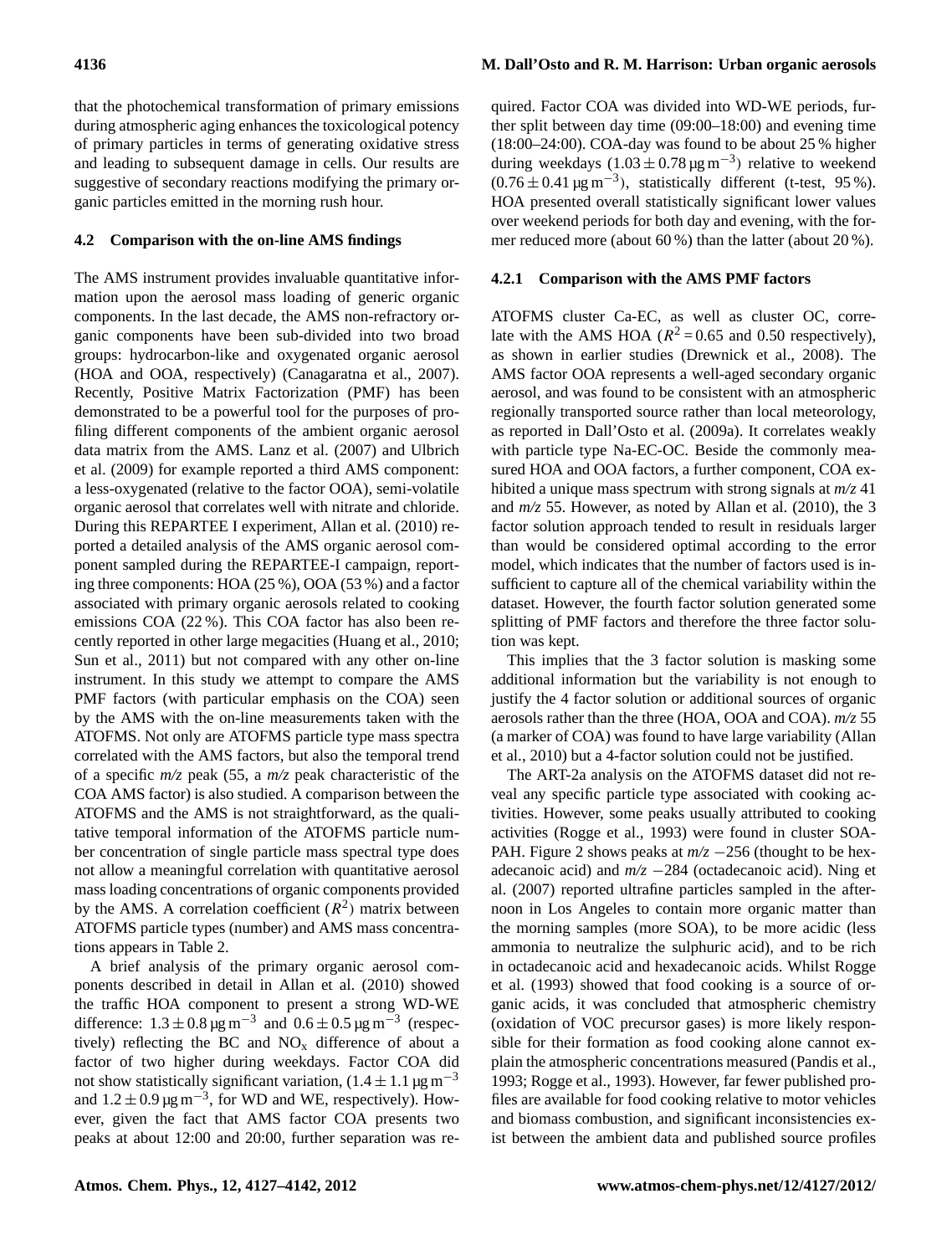| 3 h resolution        | AMS OOA | AMS HOA AMS COA |       | AMS org |
|-----------------------|---------|-----------------|-------|---------|
| <b>ATOFMS Ca-EC</b>   | < 0.1   | 0.65            | < 0.1 | 0.12    |
| <b>ATOFMS OC</b>      | < 0.1   | 0.50            | < 0.1 | 0.14    |
| ATOFMS Na-EC-OC       | 0.35    | $-0.1$          | < 0.1 | 0.14    |
| <b>ATOFMS SOA-PAH</b> | < 0.1   | < 0.1           | 0.15  | < 0.1   |
| <b>AMS PAH</b>        | < 0.1   | 0.45            | 0.44  | 0.3     |
| <b>AMS PAH low</b>    | < 0.1   | 0.28            | 0.55  | 0.25    |
| AMS PAH high          | < 0.1   | 0.58            | 0.16  | 0.35    |

**Table 2.** Correlations  $(R^2)$  between ATOFMS organic particle types (number) and AMS concentrations averaged over 3-h intervals.



**Fig. 6.** Average mass spectra for all hit particles during the REPAR-TEE I campaign containing values of peak height at *m/z* 55 higher than 100.

so further studies are required in order to correctly apportion food cooking emissions (Robinson et al., 2006). Furthermore, it is important to note that earlier work on the identification of cooking sources has mainly been focused on meat cooking and barbeque sources, rather than vegetable oils.

The ATOFMS and the AMS mass spectra contain different fragmentation patterns (Murphy et al. 2007, Canagaratna et al., 2007). In the ATOFMS, *m/z* 55 is usually seen in organic aerosol with aromatic compounds (Prather and Sullivan, 2005) but a comparison between the same *m/z* seen by the two different instruments was still attempted. By querying all the ∼150 000 ATOFMS single particle mass spectra containing a peak at  $m/z$  55 (peak height >100), a key peak describing the third AMS factor (COA) solution (Allan et al., 2010), 11 500 particles were found with such peak. Figure 6 shows the average ATOFMS mass spectra of particles containing a peak at *m/z* 55 (from here called particle type *m/z* 55). This peak does not seem to appear in inorganic particle types (Table 1). The average mass spectrum shows peaks due to OC (*m/z* 27, *m/z* 41, *m/z* 55, *m/z* 63, *m/z* 77), fragments of large aromatic compounds (*m/z* 115, *m/z* 165), nitrate (*m/z* −46, *m/z* −62) and sulphate (*m/z* −97), all peaks contained within particle types OC, Na-EC-OC and SOA-PAH. The broad similarity of the mass spectra shown in Fig. 6 with particle types OC, Na-EC-OC and SOA-PAH is also reflected in the fact that the total number of particles containing *m/z* 55 broadly follows the sum of the 3 ATOFMS Art-2a clusters (Fig. 4). The temporal trend of particle type *m/z* 55 in Fig. 5e, where a bimodal diurnal profile can be seen peaking at noon and during evening times bears some similarity to the COA factor, but the correlation between the sum of the three ATOFMS types (OC + Na-EC-OC and SOA-PAH) and AMS factor COA is entirely insignificant ( $R^2$  < 0.1) (Table 2). It does however raise the question over whether the COA factor is comprised of a number of different particle types arising from different sources. The two instruments involve very different vaporisation/ ionisation procedures (ATOFMS by u.v. laser and AMS by heating and electron impact) probably leading to significantly different mass spectral fragmentation patterns in terms of relative peak intensities, if not *m/z* values. The cooking aerosol may be transparent to the u.v. laser, hence failing to ionise in the ATOFMS. The ATOFMS analyses individual particles and therefore sees a particle resulting from coagulation as different from its two parent particles whereas the AMS views an aggregate mass spectrum of particles of all types admitted to the instrument at a specific time. It should also be remembered that the two instruments are responsive to different particle size ranges and that the cooking oil aerosol characterised as the COA factor by the AMS may be of too small a size (<200 nm) to be seen by the ATOFMS. These differences make it very difficult to try to intercompare data from the two instruments, although sometimes data from one can be valuable in informing interpretation of data from the other (e.g. Dall'Osto et al., 2009a; Drewnick et al., 2008). In this dataset, the ATOFMS does not appear to see any particle type characteristic of a cooking source.

# **4.2.2 PAH detection by the two instruments and intercomparison**

Polycyclic aromatic hydrocarbons (PAHs) are products of incomplete combustion formed during the burning or pyrolysis of organic matter, and are released into ambient air from a wide range of combustion sources (Finlayson-Pitts and Pitts, 2000). Several physical and chemical processes such as gasphase distribution and transformation reactions determine the levels of PAHs in the atmosphere. PAH transformation products include a wide range of compounds that can be classified as nitro-PAHs and oxygenated PAHs. Because of the high potential mutagenic and toxic effects of oxygenated PAHs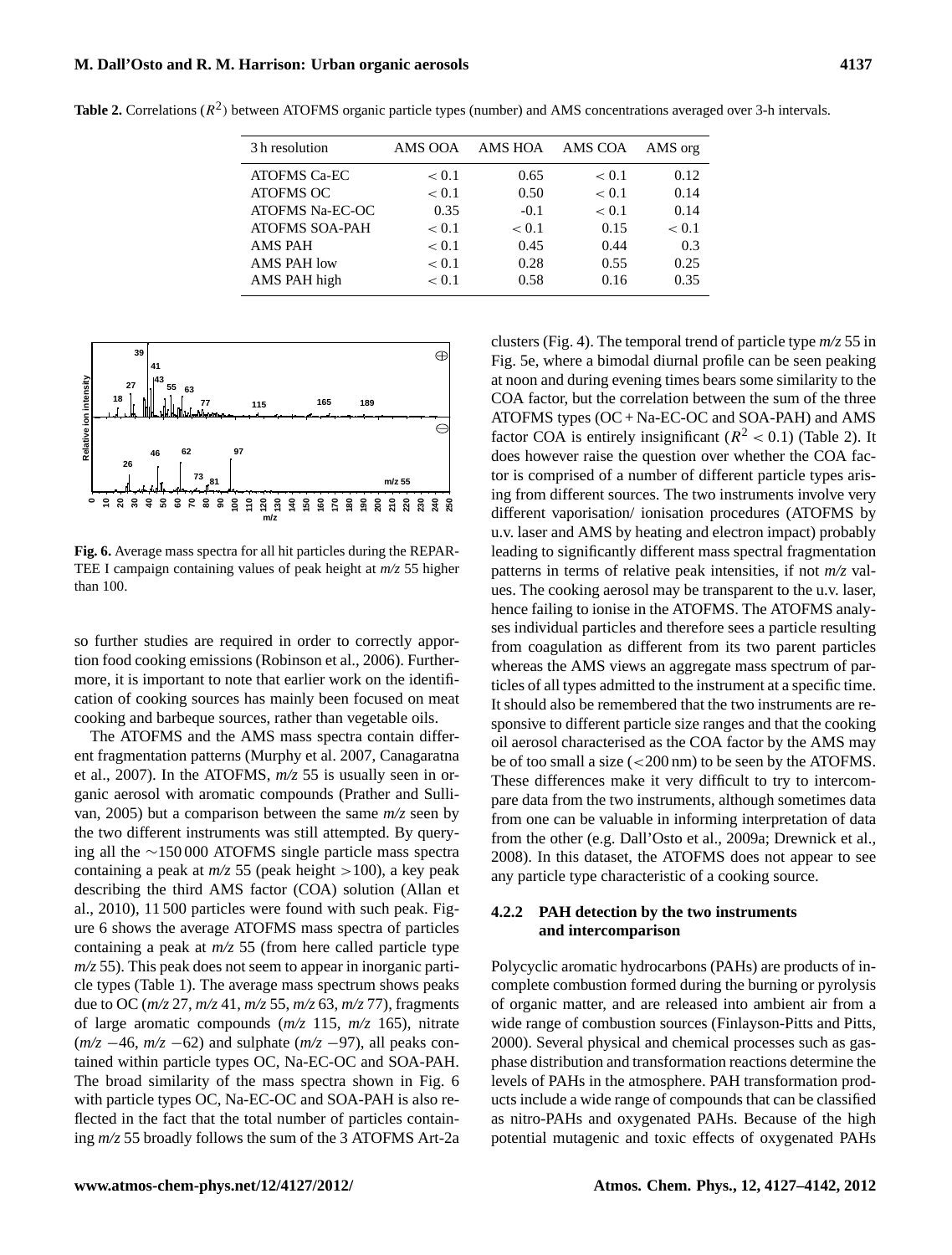

**Fig. 7.** PAH detection by both ATOFMS and C-ToF-AMS.

(Pedersen et al., 2005), more research on the occurrence, fate and behavior of this group of atmospheric organic micropollutants was recently suggested in the review article of Walgraeve et al. (2010). Quantitative data on the relative importance of secondary versus primary oxygenated PAHs are scarce (Sklorz et al., 2007; Tsapakis and Stephanou, 2007; Albinet et al., 2008). Recently Kojima et al. (2010) suggested that a considerable fraction of some oxy-PAHs associated with PM in downtown Tokyo, Japan originates from atmospheric formation. Walgraeve et al. (2010) reported that the accurate and precise analysis of oxygenated PAHs in atmospheric PM is a challenging multi-step task, including issues with sampling artefacts, solvent extraction techniques and the complex matrix in which trace concentrations of oxygenated PAHs in the atmosphere occur. By contrast, real-time mass spectrometry techniques provide high time resolution for insight into brief events and diurnal changes while eliminating the potential artefacts acquired during long-term filter sampling (Pratt and Prather, 2012).

The ATOFMS has proven successful in detecting PAH, nitro-PAH and oxygenated PAH (Silva et al., 2000). During our study, we found a specific ATOFMS ART-2a cluster particle type rich in PAH, but it presented only 269 particles, distributed during two hours of the field study (during the days of 5 and 12 October) and likely to be due to a local Regent Park gardener vehicle passing by. However, by searching the ATOFMS database for specific PAH peaks (*m/z* 156, 178, 202, 228, 252, 276, Silva and Prather et al., 2000; Gross et al., 2000a), about 2000 particles contained PAH signatures (1.5 % of the total). The diurnal profile of PAH containing particles is shown in Fig. 7a, where a peak can be seen in the morning (07:00–09:00 a.m.) due to traffic rush hours. By contrast, as discussed in Sect. 3.2.2., cluster SOA-PAH starts to rise at 08:00 a.m. to show its maximum

occurrence at 12:00–01:00 p.m. The diurnal temporal trends of the ATOFMS particle types shown in Fig. 7a suggests that PAH-containing vehicular traffic exhaust aerosol is followed by a more oxidised aerosol attributed to atmospheric oxidation of gas phase hydrocarbons (cluster SOA-PAH).

PAH concentration calculations on the AMS dataset were also performed according to the procedure described by Dzepina et al. (2007) with an estimated uncertainty of about 35 %. Figure 7b shows the diurnal trend of AMS PAH as AMS PAH low (PAH < *m/z* 200), AMS PAH high  $(PAH > m/z 200)$  and AMS PAH (AMS PAH low + AMS) PAH high). The diurnal profile of AMS PAH shows three peaks: a morning one between 06:00 a.m. and 09:00 a.m. (peaking at 07:00 a.m.), a little sharp one at lunch time (12:00 p.m.) and broader major ones between 06:00 p.m. and 10:00 p.m. (peaking at 08:00 p.m.). When the ratio AMS PAH low/AMS PAH high is calculated (Fig. 7c) an enhancement of PAH low is seen during lunch and evening times. Whilst the evening peak can be due to condensation of PAH in the particle phase, the increment at lunch time suggests a different source of PAH and/or a transformation of the morning vehicular traffic exhaust PAH aerosol.

By providing the mixing state of individual particles, the ATOFMS shows two different types of PAH-containing particles, but it is not possible to know if the oxidized compounds seen in SOA-PAH were produced in the gas phase or in the particle surface. Other studies reported a more rapid decrease in surface versus bulk PAH concentrations during the late morning, suggesting that freshly emitted combustion related particles are quickly coated by secondary aerosol material and may also be transformed by heterogeneous reactions (Marr et al., 2006).

When correlating measurements taken with the AMS and the ATOFMS, only moderate correlations were found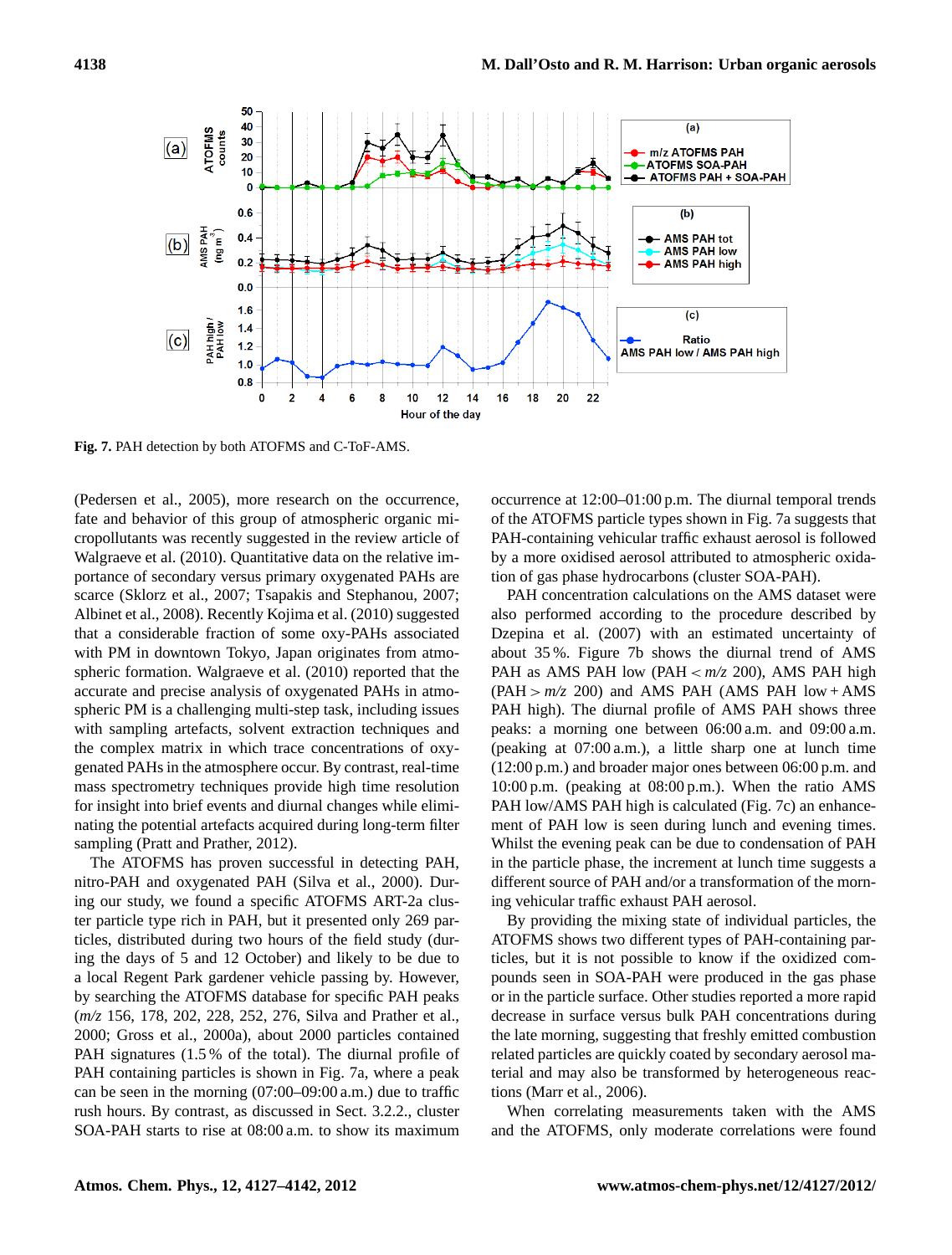between ATOFMS PAH-containing particles and AMS PAH  $(R<sup>2</sup> = 0.3)$ , whereas higher correlations were found between primary AMS PMF COA and AMS PAH low  $(R^2 = 0.55)$ and between primary AMS PMF HOA and AMS PAH high  $(R<sup>2</sup> = 0.58)$ , as shown in Table 2.

The correlation between PAH species detected with the ATOFMS and the AMS was only moderate as the ATOFMS did not detect PAH-containing aerosol during night time, perhaps due to the higher relative humidity (Neubauer et al., 1998).

#### **5 Conclusions**

This work emphasises that neither the AMS nor the ATOFMS alone is able to give a comprehensive insight into aerosol composition and sources. Our earlier work has demonstrated that in combination they give far greater insights into aerosol behaviour than either technique can alone (Dall'Osto et al., 2009a,b). The AMS has a well proven capability to quantify generic source-related categories of nonrefractory aerosol. The ATOFMS gives mass spectral information upon individual particles which, even after clustering particles with similar size distribution and mass spectral characteristics, presents information which can be very difficult to interpret in relation to the sources or atmospheric processing, as is the case with some particle types identified in this study.

The ATOFMS cannot provide quantitative aerosol mass loading concentrations, but its unique strength relies in the fact that it can monitor in real time variations in the single particle composition. Further work is needed in order to attribute mass spectra to particular sources with greater confidence. Comparing laboratory and ambient spectra may not be sufficient to associate a specific mass spectrum to an aerosol source seen in the ambient data, as particles with primary and secondary origins may have broadly similar mass spectra, and particles are modified substantially during atmospheric transport processes. The ATOFMS particle types Ca-EC, which derives from road traffic, and OC, containing organic carbon from primary sources, correlate strongly with the AMS HOA factor. The modest correlation between ATOFMS particle Na-EC-OC and AMS OOA suggests that this is an aged particle type containing mainly secondary organic carbon. ATOFMS type SOA-PAH appears to be a specific component of secondary organic aerosol for which the ATOFMS has high sensitivity, but which does not represent the temporal trends in total secondary aerosol as shown by AMS factor OOA. There is no clear evidence that any ATOFMS particle type, or combination of particle types, corresponds to the AMS COA cooking factor.

PMF analysis on the AMS datasets is revealing new features in the organic components of the aerosols and is proving to be an excellent tool for extracting information from the AMS mass spectra. It is imperative not only to justify PMF solutions mathematically, but also by comparing different AMS PMF solutions with external data such as can be provided by the ATOFMS. This study shows that the urban organic aerosol is complex and unfortunately the correlations between the two mass spectrometers have proven to be rather weak. Experience to date with the ATOFMS suggests that its greatest strength is in the identification of inorganic particles to which the AMS is currently insensitive because of their generally refractory nature. It is a strength of the AMS that the aggregate mass spectrum reveals information on a number of different organic aerosol types, although some doubts still surround the interpretation of results from PMF. Nonetheless, based upon the current deployment, the AMS has yielded far more valuable information on the organic component of the aerosol than the ATOFMS. The strength of the latter instrument in the REPARTEE campaign has been primarily in relation to inorganic aerosol types, i.e. the nitrates (Dall Osto et al., 2009a) and sulphur compounds (Dall'Osto et al., 2009b). It appears very likely that the PMF analysis with the recent High Resolution HR-ToF-AMS (DeCarlo et al., 2006) of organic matrices in the future will generate more than the common 3–4 factors seen with lower resolution AMS mass spectrometers. Nonetheless, we remain convinced that deployment of both instrument types yields insights into aerosol sources and behaviour not available from one type alone.

*Acknowledgements.* This research was supported by the UK Natural Environment Research Council as part of the programme of the National Centre for Atmospheric Science. Meteorological data, ozone and NOx data were provided by Dr. Eiko Nemitz (CEH Edinburgh). AMS and BC data were provided by Paul Williams, James Allan and Hugh Coe (University of Manchester, UK). James Allan is particularly acknowledged for long helpful discussions on interpretation of AMS data. Alistair Thorpe collected PM data for the REPARTEE-I experiment. The authors are grateful also to the BOC Foundation for financial support of campaign expenses and to British Telecom and the Royal Parks for facilitating access to measurement sites.

Edited by: E. Nemitz

#### **References**

- Albinet, A., Leoz-Garziandia, E., Budzinski, H., Villenave, E., and Jaffrezo, J. L.: Nitrated and oxygenated derivatives of polycyclic aromatic hydrocarbons in the ambient air of two French alpine valleys: Part 1: concentrations, sources and gas/particle partitioning, Atmos. Environ., 42, 43–54, 2008.
- Allan, J. D., Williams, P. I., Morgan, W. T., Martin, C. L., Flynn, M. J., Lee, J., Nemitz, E., Phillips, G. J., Gallagher, M. W., and Coe, H.: Contributions from transport, solid fuel burning and cooking to primary organic aerosols in two UK cities, Atmos. Chem. Phys., 10, 647–668, [doi:10.5194/acp-10-647-2010,](http://dx.doi.org/10.5194/acp-10-647-2010) 2010.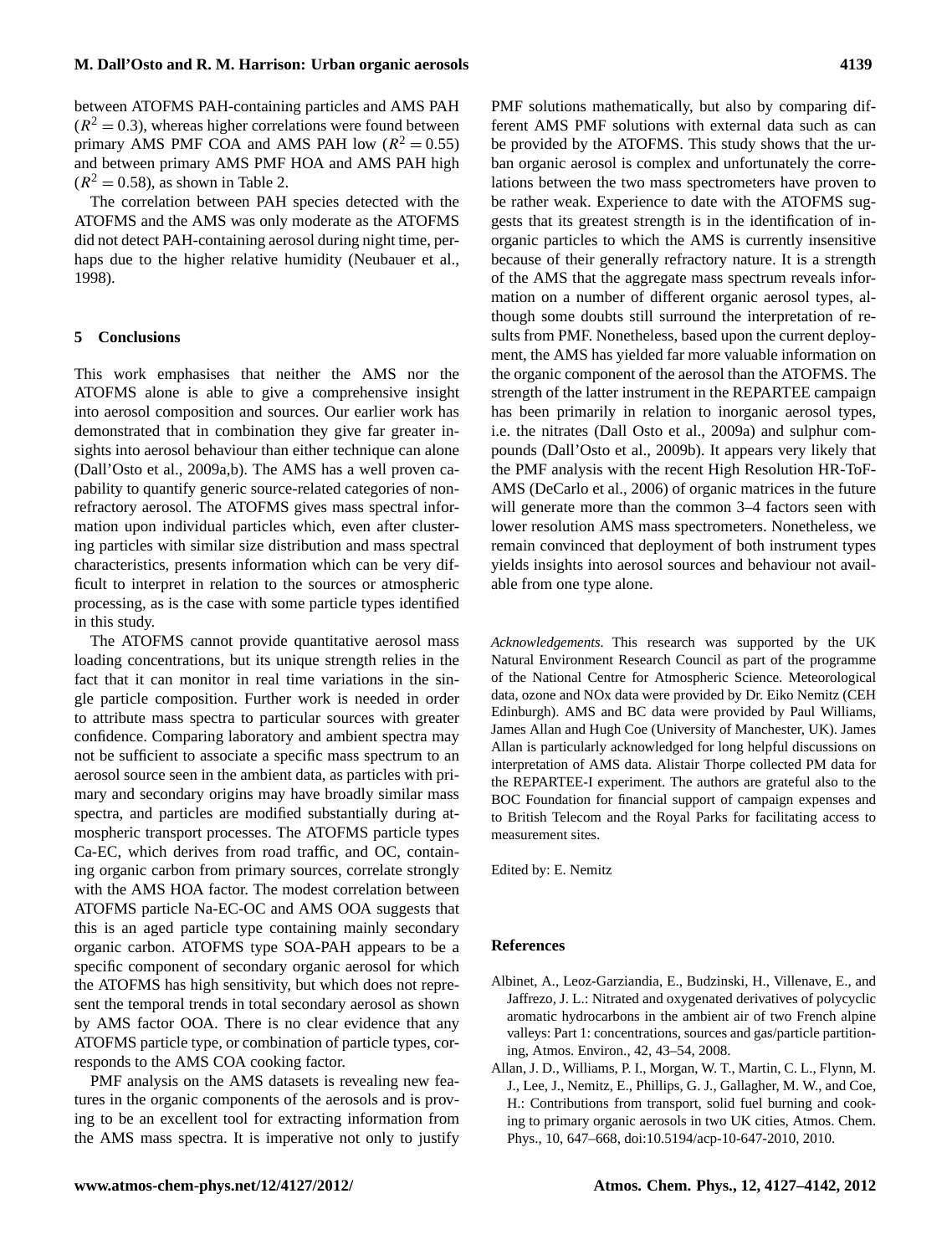- Bunce, N. J., Liu, L., Zhu, J., and Lane, D. A.: Reaction of naphthalene and its derivatives with hydroxyl radicals in the gas phase, Environ. Sci. Technol., 31, 2252–2259, 1997.
- Canagaratna, M. R., Jayne, J. T., Jimenez, J. L., Allan, J. D., Alfarra, M. R., Zhang, Q., Onasc, T. B., Drewnick, F., Coe, H., Middlebrook, A., Delia, A., Williams, L. R., Trimborn, A. M., Northway, M. J., DeCarlo, P. F., Kolb, C. E., Davidovits, P. and Worsnop D. R.: Chemical and microphysical characterization of ambient aerosols with the aerodyne aerosol mass spectrometer, Mass Spectrom. Rev., 26, 185–222, 2007.
- Chan, A. W. H., Kautzman, K. E., Chhabra, P. S., Surratt, J. D., Chan, M. N., Crounse, J. D., Kürten, A., Wennberg, P. O., Flagan, R. C., and Seinfeld, J. H.: Secondary organic aerosol formation from photooxidation of naphthalene and alkylnaphthalenes: implications for oxidation of intermediate volatility organic compounds (IVOCs), Atmos. Chem. Phys., 9, 3049–3060, [doi:10.5194/acp-9-3049-2009,](http://dx.doi.org/10.5194/acp-9-3049-2009) 2009.
- Cuyckens, F. and Claeys, M.: Mass spectrometry in the structural analysis of flavonoids, J. Mass Spectrom., 39, 1–15, 2004.
- DeCarlo, P. F., Kimmel, J. R., Trimborn, A., Northway, M. J., Jayne, J. T., Aiken, A. C., Gonin, M., Fuhrer, K., Horvath, T., Docherty, K. S., Worsnop,, D. R., and Jimenez, J. L.: Fielddeployable, high-resolution, Time-of-Flight Aerosol Mass Spectrometer, Anal. Chem., 78, 8281–8289, 2006.
- Dall'Osto, M. and Harrison R. M.: Chemical Characterisation of single airborne particles in Athens (Greece) by ATOFMS, Atmos. Environ., 40, 7614–7631, 2006.
- Dall'Osto, M., Harrison, R. M., Beddows, D. C. S., Freney, E. J., Heal, M. R., and Donovan R. J.: Single-particle detection efficiencies of aerosol time-of-flight mass spectrometry during the North Atlantic marine boundary layer experiment, Environ. Sci. Technol., 40, 5029–5035, 2006.
- Dall'Osto, M., Harrison, R. M., Coe, H., Williams, P. I., and Allan, J. D.: Real time chemical characterization of local and regional nitrate aerosols, Atmos. Chem. Phys., 9, 3709–3720, [doi:10.5194/acp-9-3709-2009,](http://dx.doi.org/10.5194/acp-9-3709-2009) 2009a.
- Dall'Osto, M., Harrison, R. M., Coe, H., and Williams, P.: Real-time secondary aerosol formation during a fog event in London, Atmos. Chem. Phys., 9, 2459–2469, [doi:10.5194/acp-9-2459-2009,](http://dx.doi.org/10.5194/acp-9-2459-2009) 2009b.
- Donahue, N. M., Robinson, A. L., and Pandis, S. N.: Atmospheric organic particulate matter: From smoke to secondary organic aerosol, Atmos. Environ., 43, 94–106, 2009.
- Drewnick, F., Hings, S. S., DeCarlo, P., Jayne, J. T., Gonin, M., Fuhrer, K., Weimer, S., Jimenez, J. L., Demerjian, K. L., Borrmann, S., and Worsnop D. R.: A new time-of-flight aerosol mass spectrometer (TOF-AMS) – Instrument description and first field deployment, Aerosol Sci. Technol., 39, 637–658, 2005.
- Drewnick, F., Dall'Osto, M., and Harrison, R. M.: Characterization of aerosol particles from grass mowing by joint deployment of ToF-AMS and ATOFMS instruments, Atmos. Environ., 42, 3006–3017, 2008.
- Dzepina, K., Arey, J., Marr, L. C., Worsnop, D. R., Salcedo, D., Zhang, Q., Onasch, T. B., Molina, L. T., Molina, M. J., and Jimenez, J. L.: Detection of particle-phase polycyclic aromatic hydrocarbons in Mexico city using an aerosol mass spectrometer, International, J. Mass Spectrom., 263, 152–170, 2007.
- Finlayson-Pitts, B. and Pitts Jr., J. N.: Chemistry of the Lower and Upper Atmosphere, Academic Press, San Diego, USA, 2000.
- Gard, E., Mayer, J. E., Morrical, B. D., Dienes, T., Fergenson ,D. P. and Prather K. A.: Real-time analysis of individual atmospheric aerosol particles: Design and performance of a portable ATOFMS, Anal. Chem., 69, 4083–4091, 1997.
- Goldstein, A. H. and Galbally, I. E.: Known and unexplored organic constituents in the earth's atmosphere, Environ. Sci.Technol., 41, 1514–1521, 2007.
- Gross, D. S., Galli, M. E., Silva, P. J., Wood, S. H., Liu, D. Y. and Prather K. A.: Single particle characterization of automobile and diesel truck emissions in the Caldecott Tunnel, Aerosol Sci. Technol., 32, 152–163, 2000a.
- Gross, D. S., Galli, M. E., Silva, P. J., and Prather, K. A. Relative Sensitivity Factors for Alkali Metal and Ammonium Cations in Single Particle Aerosol Time-of-flight Mass Spectra, Anal. Chem., 72, 416–422, 2000b.
- Hallquist, M., Wenger, J. C., Baltensperger, U., Rudich, Y., Simpson, D., Claeys, M., Dommen, J., Donahue, N. M., George, C., Goldstein, A. H., Hamilton, J. F., Herrmann, H., Hoffmann, T., Iinuma, Y., Jang, M., Jenkin, M. E., Jimenez, J. L., Kiendler-Scharr, A., Maenhaut, W., McFiggans, G., Mentel, Th. F., Monod, A., Prévôt, A. S. H., Seinfeld, J. H., Surratt, J. D., Szmigielski, R., and Wildt, J.: The formation, properties and impact of secondary organic aerosol: current and emerging issues, Atmos. Chem. Phys., 9, 5155–5236, [doi:10.5194/acp-9-5155-](http://dx.doi.org/10.5194/acp-9-5155-2009) [2009,](http://dx.doi.org/10.5194/acp-9-5155-2009) 2009.
- Harrison, R. M., Dall'Osto, M., Beddows, D. C. S., Thorpe, A. J., Bloss, W. J., Allan, J. D., Coe, H., Dorsey, J. R., Gallagher, M., Martin, C., Whitehead, J., Williams, P. I., Jones, R. L., Langridge, J. M., Benton, A. K., Ball, S. M., Langford, B., Hewitt, C. N., Davison, B., Martin, D., Petersson, K. F., Henshaw, S. J., White, I. R., Shallcross, D. E., Barlow, J. F., Dunbar, T., Davies, F., Nemitz, E., Phillips, G. J., Helfter, C., Di Marco, C. F., and Smith, S.: Atmospheric chemistry and physics in the atmosphere of a developed megacity (London): an overview of the REPAR-TEE experiment and its conclusions, Atmos. Chem. Phys., 12, 3065–3114, [doi:10.5194/acp-12-3065-2012,](http://dx.doi.org/10.5194/acp-12-3065-2012) 2012.
- Huang, X.-F., He, L.-Y., Hu, M., Canagaratna, M. R., Sun, Y., Zhang, Q., Zhu, T., Xue, L., Zeng, L.-W., Liu, X.-G., Zhang, Y.-H., Jayne, J. T., Ng, N. L., and Worsnop, D. R.: Highly time-resolved chemical characterization of atmospheric submicron particles during 2008 Beijing Olympic Games using an Aerodyne High-Resolution Aerosol Mass Spectrometer, Atmos. Chem. Phys., 10, 8933–8945, [doi:10.5194/acp-10-8933-2010,](http://dx.doi.org/10.5194/acp-10-8933-2010) 2010.
- Kalberer, M., Paulsen, D., Sax, M., Steinbacher, M., Dommen, J., Prévôt, A. S. Fisseha, H., R., Weingartner, E., Frankevich, V., Zenobi, R., and Baltensperger, U.: Identification of polymers as major components of atmospheric organic aerosols, Science, 303, 1659–1662, 2004.
- Kanakidou, M., Seinfeld, J. H., Pandis, S. N., Barnes, I., Dentener, F. J., Facchini, M. C., Van Dingenen, R., Ervens, B., Nenes, A., Nielsen, C. J., Swietlicki, E., Putaud, J. P., Balkanski, Y., Fuzzi, S., Horth, J., Moortgat, G. K., Winterhalter, R., Myhre, C. E. L., Tsigaridis, K., Vignati, E., Stephanou, E. G., and Wilson, J.: Organic aerosol and global climate modelling: a review, Atmos. Chem. Phys., 5, 1053–1123, [doi:10.5194/acp-5-1053-2005,](http://dx.doi.org/10.5194/acp-5-1053-2005) 2005.
- Kojima, Y., Inazu, K., Hisamatsu, Y., Okochi, H., Baba, T., and Nagoya, T.: Influence of secondary formation on atmospheric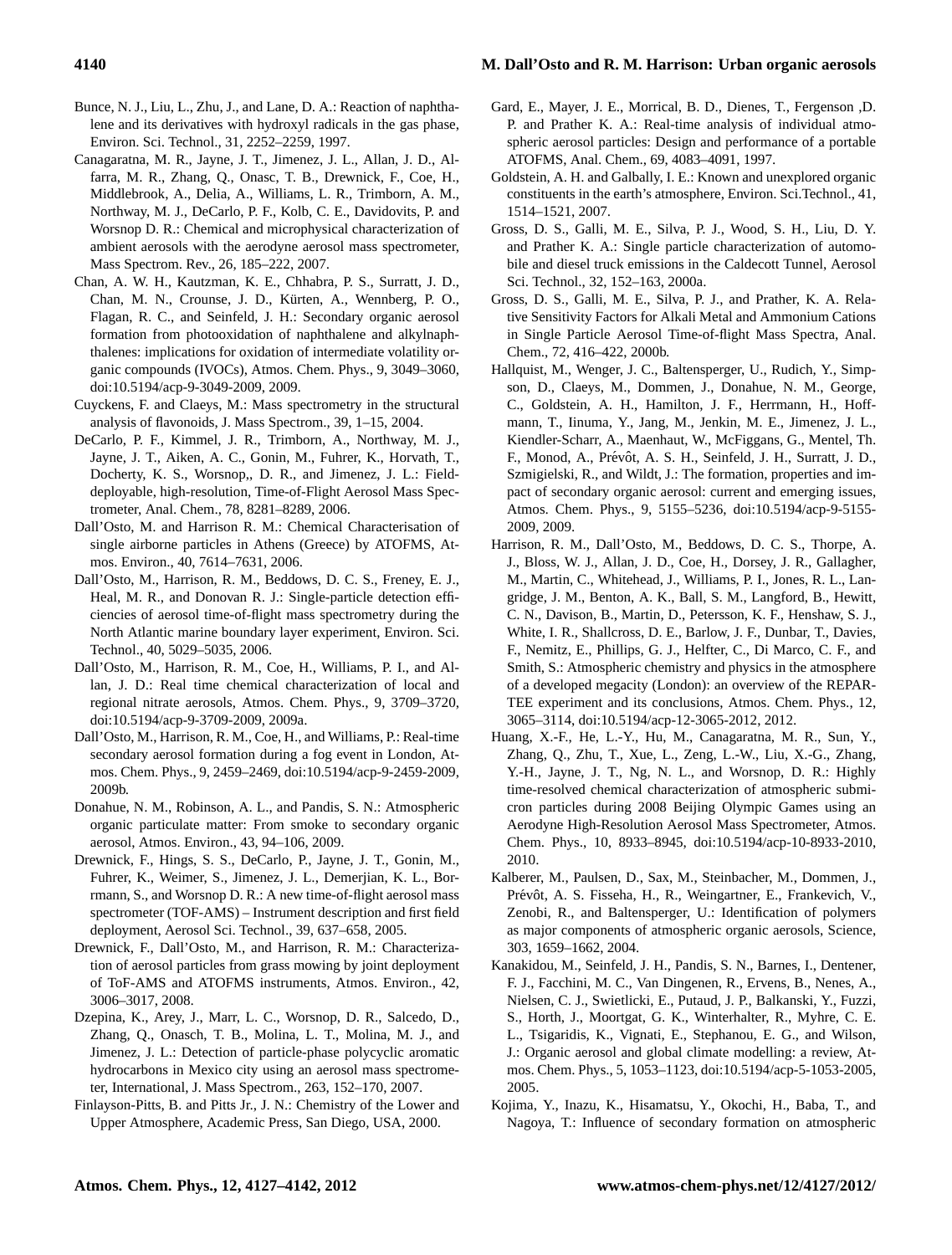occurrences of oxygenated polycyclic aromatic hydrocarbons in airborne particles, Atmos. Environ., 44, 2873–2880, 2010.

- Kroll, J. H. and Seinfeld, J. H.: Chemistry of secondary organic aerosol: Formation and evolution of low-volatility organics in the atmosphere, Atmos. Environ., 42, 3593–3624, 2008.
- Jeong, C.-H., McGuire, M. L., Godri, K. J., Slowik, J. G., Rehbein, P. J. G., and Evans, G. J.: Quantification of aerosol chemical composition using continuous single particle measurements, Atmos. Chem. Phys., 11, 7027–7044, [doi:10.5194/acp-11-7027-](http://dx.doi.org/10.5194/acp-11-7027-2011) [2011,](http://dx.doi.org/10.5194/acp-11-7027-2011) 2011.
- Langford, B., Nemitz, E., House, E., Phillips, G. J., Famulari, D., Davison, B., Hopkins, J. R., Lewis, A. C., and Hewitt, C. N.: Fluxes and concentrations of volatile organic compounds above central London, UK, Atmos. Chem. Phys., 10, 627–645, [doi:10.5194/acp-10-627-2010,](http://dx.doi.org/10.5194/acp-10-627-2010) 2010.
- Lanz, V. A., Alfarra, M. R., Baltensperger, U., Buchmann, B., Hueglin, C., Szidat, S., Wehrli, M. N., Wacker, L., Weimer, S., Caseiro, A., Puxbaum, H., and Prévôt, A. S. H.: Source apportionment of submicron organic aerosols during wintertime inversions by advanced factor analysis of aerosol mass spectra, Environ. Sci. Technol., 42, 214–220, 2008.
- Marr, L. C., Dzepina, K., Jimenez, J. L., Reisen, F., Bethel, H. L., Arey, J., Gaffney, J. S., Marley, N. A., Molina, L. T., and Molina, M. J.: Sources and transformations of particle-bound polycyclic aromatic hydrocarbons in Mexico City, Atmos. Chem. Phys., 6, 1733–1745, 2006,

[http://www.atmos-chem-phys.net/6/1733/2006/.](http://www.atmos-chem-phys.net/6/1733/2006/)

- Maul, R., Schebb, N. H., and Kulling, S. E.: Application of LC and GC hyphenated with mass spectrometry as tool for characterization of unknown derivatives of isoflavonoids, Anal. Bioanal. Chem., 391, 239–250, 2008.
- McLafferty, F. W.: Interpretation of Mass Spectra, 3rd Edn., p. 303, 1983.
- Mihele, C. M., Wiebe, H. A., and Lane, D. A.: Particle formation and gas/particle partition measurements of the products of the naphthalene-OH radical reaction in a smog chamber, Polycycl. Aromat. Comp., 22, 729–736, 2002.
- Mohr, C., DeCarlo, P. F., Heringa, M. F., Chirico, R., Slowik, J. G., Richter, R., Reche, C., Alastuey, A., Querol, X., Seco, R., Peñuelas, J., Jiménez, J. L., Crippa, M., Zimmermann, R., Baltensperger, U., and Prévôt, A. S. H.: Identification and quantification of organic aerosol from cooking and other sources in Barcelona using aerosol mass spectrometer data, Atmos. Chem. Phys., 12, 1649–1665, [doi:10.5194/acp-12-1649-2012,](http://dx.doi.org/10.5194/acp-12-1649-2012) 2012.
- Murphy, D. M.: The design of single particle laser mass spectrometers, Mass Spectrom. Rev., 26, 150–165, 2007.
- Neubauer, K. R., Johnston, M. V., and Wexler, A. S.: Humidity effects on the mass spectra of single aerosol particles, Atmos. Environ., 32, 2521–2529, 1998.
- Ning, Z., Geller, M. D., Moore, K. F., Sheesley, R., Schauer, J. J., and Sioutas C.: Daily variation in chemical characteristics of urban ultrafine aerosols and inference of their sources, Environ. Sci.Technol., 41, 6000–6006, 2007.
- Pandis, S. N., Wexler, A. S., and Seinfeld, J. H.: Secondary organic aerosol formation and transport, 2. Predicting the ambient secondary organic aerosol-size distribution, Atmos. Environ., Part A-General Topics, 27, 2403–2416, 1993.
- Pedersen, D. U., Durant, J. L., Taghizadeh, K., Hemond, H. F., Lafleur, A. L., and Cass, G. R.: Human cell mutagens in res-

pirable airborne particles from the northeastern united states, 2. Quantification of mutagens and other organic compounds, Environ. Sci. Technol., 39, 9547–9560, 2005.

- Petzold, A. and Schonlinner M.: Multi-angle absorption photometry – a new method for the measurement of aerosol light absorption and atmospheric black carbon, J. Aerosol Sci., 35, 421–441, 2004.
- Pratt, K. A., Hatch, L. E., and Prather, K. A.: Seasonal volatility dependence of ambient particle phase amines, Environ. Sci. Technol., 43, 5276–5281, 2009.
- Qin, X. Y., Bhave, P. V., and Prather, K. A.: Comparison of two methods for obtaining quantitative mass concentrations from aerosol time-of-flight mass spectrometry measurements, Anal. Chem., 78, 6169–6178, 2006.
- Pratt, K. A. and Prather, K. A.: Mass spectrometry of atmospheric aerosols – Recent developments and applications, Part II: On-line mass spectrometry techniques, Mass Spectrom. Rev., 31, 17–48, 2012
- Reinard, M. S. and Johnston M. V.: Ion formation mechanism in laser desorption ionization of individual nanoparticles, J. Am. Soc. Mass Spectrom., 19, 389–399, 2008.
- Robinson, A. L., Subramanian, R., Donahue, N. M., Bernardo-Bricker, A., and Rogge, W. F.: Source apportionment of molecular markers and organic aerosol, 3. Food cooking emissions, Environ. Sci. Technol., 40, 7820–7827, 2006.
- Robinson, A. L., Donahue, N. M., Shrivastava, M. K., Weitkamp, E. A., Sage, A. M., Grieshop, A. P., Lane, T. E., Pierce, J. R., and Pandis, S. N.: Rethinking organic aerosols: Semivolatile emissions and photochemical aging, Science, 315, 1259–1262, 2007.
- Rogge, W. F., Hildemann, L. M., Mazurek, M. A., Cass, G. R., and Simoneit B. R. T.: Sources of fine organic aerosol.2. Noncatalyst and catalyst-equipped automobiles and heavy-duty diesel trucks, Environ. Sci.Technol., 27, 636–651, 1993.
- Sasaki, J., Aschmann, S. M., Kwok, E. S. C, Atkinson, R., and Arey, J.: Products of the gas-phase OH and  $NO<sub>3</sub>$  radical-initiated reactions of naphthalene, Environ. Sci. Technol., 31, 3173–3179, 1997.
- Schauer, J. J., Kleeman, M. J., Cass, G. R., and Simoneit, B. R. T.: Measurement of emissions from air pollution sources, 2. C-1 through C-30 organic compounds from medium duty diesel trucks, Environ. Sci. Technol., 33, 1578–1587, 1999.
- Schauer, J. J., Kleeman, M. J., Cass, G. R., and Simoneit, B. R. T.: Measurement of emissions from air pollution sources, 3. C-1-C-29 organic compounds from fireplace combustion of wood, Environ. Sci. Technol., 35, 1716–1728, 2001.
- Silva, P. J. and Prather K. A.: Interpretation of mass spectra from organic compounds in aerosol time-of-flight mass spectrometry, Anal. Chem., 72, 3553–3562, 2000.
- Silva, P. J., Liu, D.-Y., Noble, C. A., and Prather, K. A.: Size and chemical characterization of individual particles resulting from biomass burning of local Southern California species, Environ. Sci. Technol., 33, 3068–3076, 1999.
- Sklorz, M., Schnelle-Kreis, J., Liu, Y. B., Orasche, J., and Zimmermann, R.: Daytime resolved analysis of polycyclic aromatic hydrocarbons in urban aerosol samples Impact of sources and meteorological conditions, Chemosphere, 67, 934–943, 2007.
- Song, X. H., Hopke, P. K., Fergenson, D. P., and Prather, K. A.: Classification of single particles analyzed by ATOFMS using an artificial neural network, ART-2A, Anal. Chem., 71, 860–865,